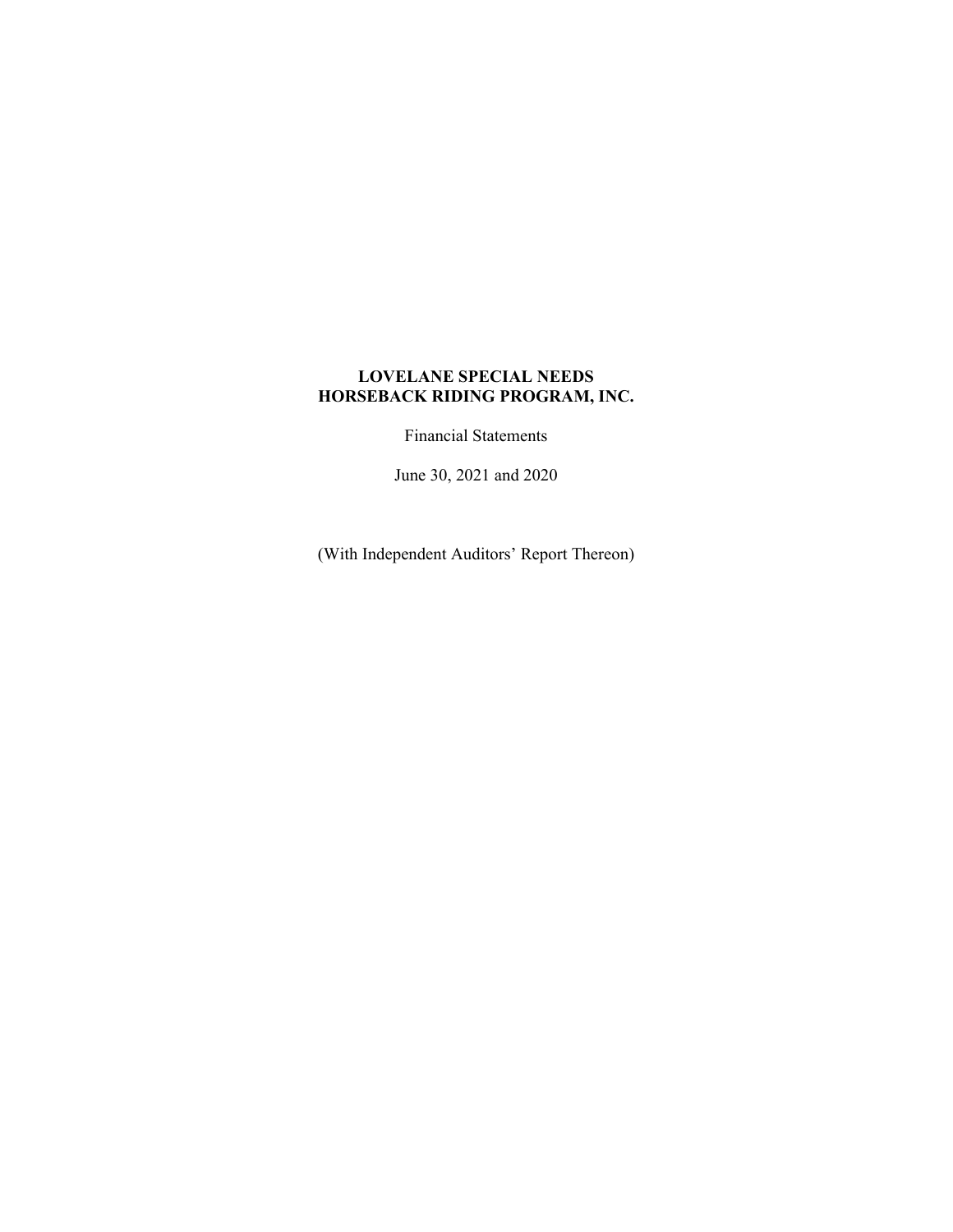

24 Hartwell Avenue Lexington, Massachusetts 02421

Telephone: 781 862-6833 Facsimile: 781 862-8277

## **INDEPENDENT AUDITORS' REPORT**

The Board of Directors Lovelane Special Needs Horseback Riding Program, Inc:

We have audited the accompanying financial statements of Lovelane Special Needs Horseback Riding Program, Inc. (the "Organization"), which comprise the statements of financial position as of June 30, 2021 and 2020 and the related statements of activities and changes in net assets, functional expenses and cash flows, for the years then ended, and the related notes to the financial statements.

### *Management's Responsibility for the Financial Statements*

Management is responsible for the preparation and fair presentation of these financial statements in accordance with accounting principles generally accepted in the United States of America; this includes the design, implementation, and maintenance of internal control relevant to the preparation and fair presentation of financial statements that are free from material misstatement, whether due to fraud or error.

#### *Auditors' Responsibility*

Our responsibility is to express an opinion on these financial statements based on our audits. We conducted our audits in accordance with auditing standards generally accepted in the United States of America. Those standards require that we plan and perform the audit to obtain reasonable assurance about whether the financial statements are free of material misstatement.

An audit involves performing procedures to obtain audit evidence about the amounts and disclosures in the financial statements. The procedures selected depend on the auditors' judgment, including the assessment of the risks of material misstatement of the financial statements, whether due to fraud or error. In making those risk assessments, the auditors consider internal control relevant to the entity's preparation and fair presentation of the financial statements in order to design audit procedures that are appropriate in the circumstances, but not for the purpose of expressing an opinion on the effectiveness of the entity's internal control. Accordingly, we express no such opinion. An audit also includes evaluating the appropriateness of accounting policies used and the reasonableness of significant accounting estimates made by management, as well as evaluating the overall presentation of the financial statements.

We believe that the audit evidence we have obtained is sufficient and appropriate to provide a basis for our audit opinion.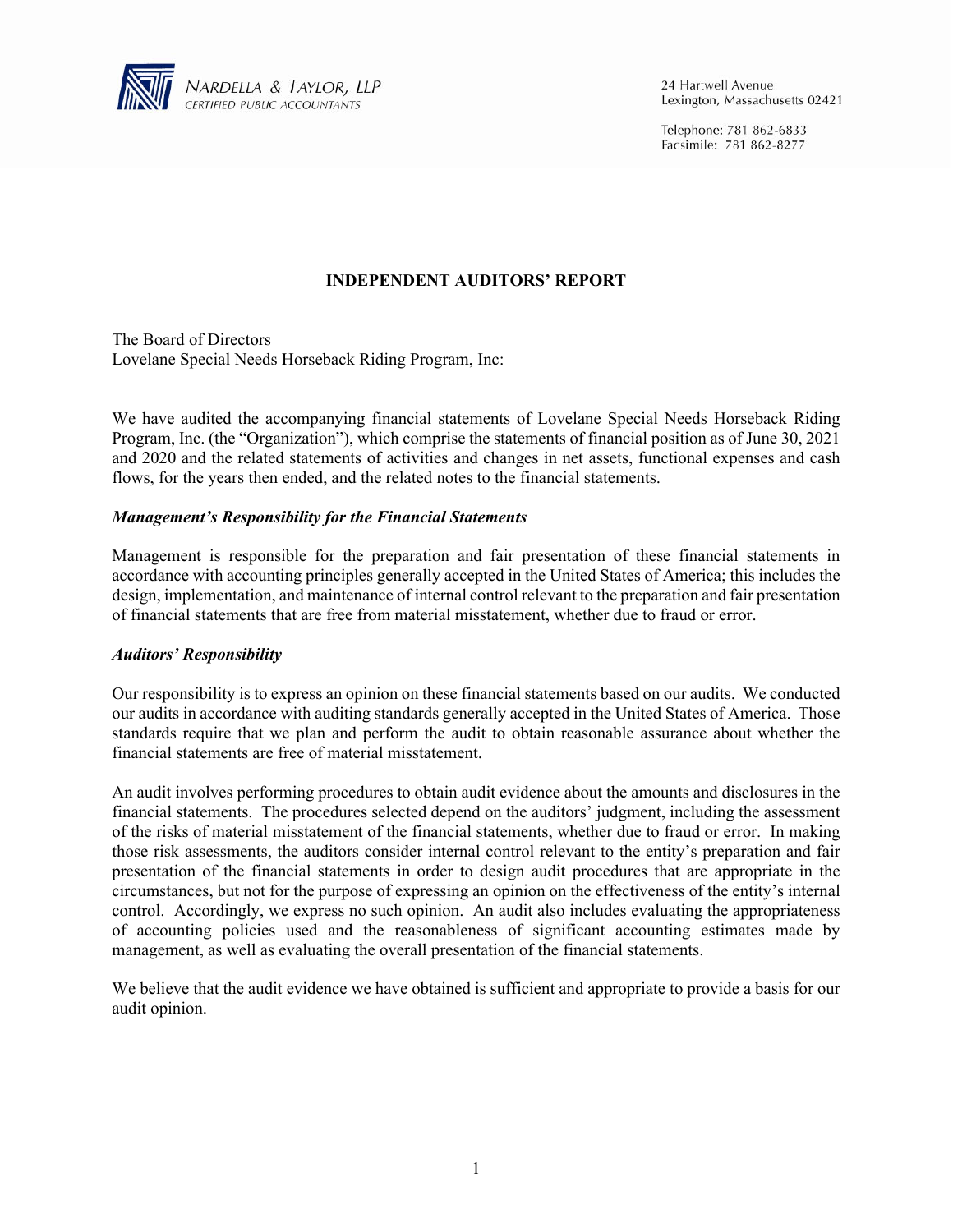# *Opinion*

In our opinion, the financial statements referred to above present fairly, in all material respects, the financial position of Lovelane Special Needs Horseback Riding Program, Inc. as of June 30, 2021 and 2020, and the changes in its net assets, its cash flows, and its functional expenses for the years then ended in conformity with accounting principles generally accepted in the United States of America.

 $Na.dello + TaJlor LLP$ 

November 24, 2021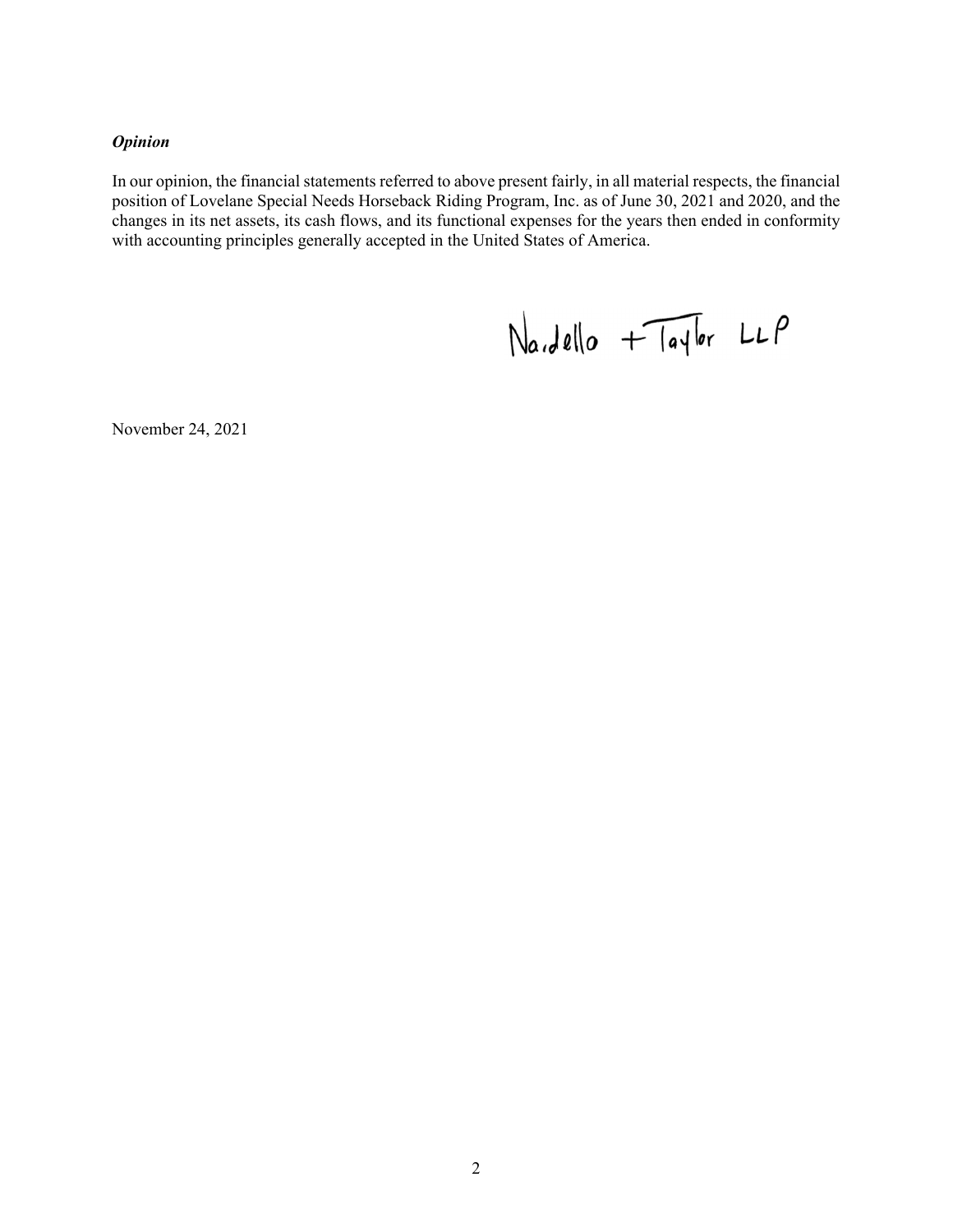#### Statements of Financial Position

#### June 30, 2021 and 2020

|                                                             |    | 2021        | 2020            |
|-------------------------------------------------------------|----|-------------|-----------------|
| Assets                                                      |    |             |                 |
| Current assets:                                             |    |             |                 |
| Cash and cash equivalents                                   | \$ | 768,599     | \$<br>841,928   |
| Accounts receivable, net of allowance for doubtful accounts |    |             |                 |
| of \$0 in 2021 and 2020                                     |    | 23,775      | 598             |
| Prepaid expenses and other current assets                   |    | 126,172     | 109,846         |
| Total current assets                                        |    | 918,546     | 952,372         |
| Property and equipment:                                     |    |             |                 |
| Land                                                        |    | 880,452     | 880,452         |
| Land improvements                                           |    | 1,092,500   | 1,092,500       |
| Barn                                                        |    | 1,369,387   | 1,358,975       |
| House                                                       |    | 673,207     | 673,207         |
| Furniture and equipment                                     |    | 197,685     | 165,502         |
| Horses                                                      |    | 57,500      | 61,700          |
|                                                             |    | 4,270,731   | 4,232,336       |
| Less accumulated depreciation                               |    | (2,159,196) | (2,008,670)     |
| Net property and equipment                                  |    | 2,111,535   | 2,223,666       |
| Long-term investments                                       |    | 8,163,619   | 6,493,174       |
| Total assets                                                | S  | 11,193,700  | \$<br>9,669,212 |
| <b>Liabilities and Net Assets</b>                           |    |             |                 |
| Current liabilities:                                        |    |             |                 |
| Accounts payable                                            | \$ | 17,726      | \$<br>148,533   |
| Accrued expenses                                            |    | 126,991     | 193,041         |
| Deferred income                                             |    | 339,542     | 180,275         |
| Total current liabilities                                   |    | 484,259     | 521,849         |
| Net assets:                                                 |    |             |                 |
| Without donor restrictions:                                 |    |             |                 |
| Board designated - Stanley Sabin Sustainability Fund        |    | 6,648,115   | 5,149,935       |
| Board designated - Susan McDaniel Tuition Assistance Fund   |    | 1,132,052   | 951,513         |
| Undesignated                                                |    | 2,540,210   | 2,636,594       |
| Total net assets without donor restrictions                 |    | 10,320,377  | 8,738,042       |
| With donor restrictions                                     |    | 389,064     | 409,321         |
| Total net assets                                            |    | 10,709,441  | 9,147,363       |
| Total liabilities and net assets                            | \$ | 11,193,700  | \$<br>9,669,212 |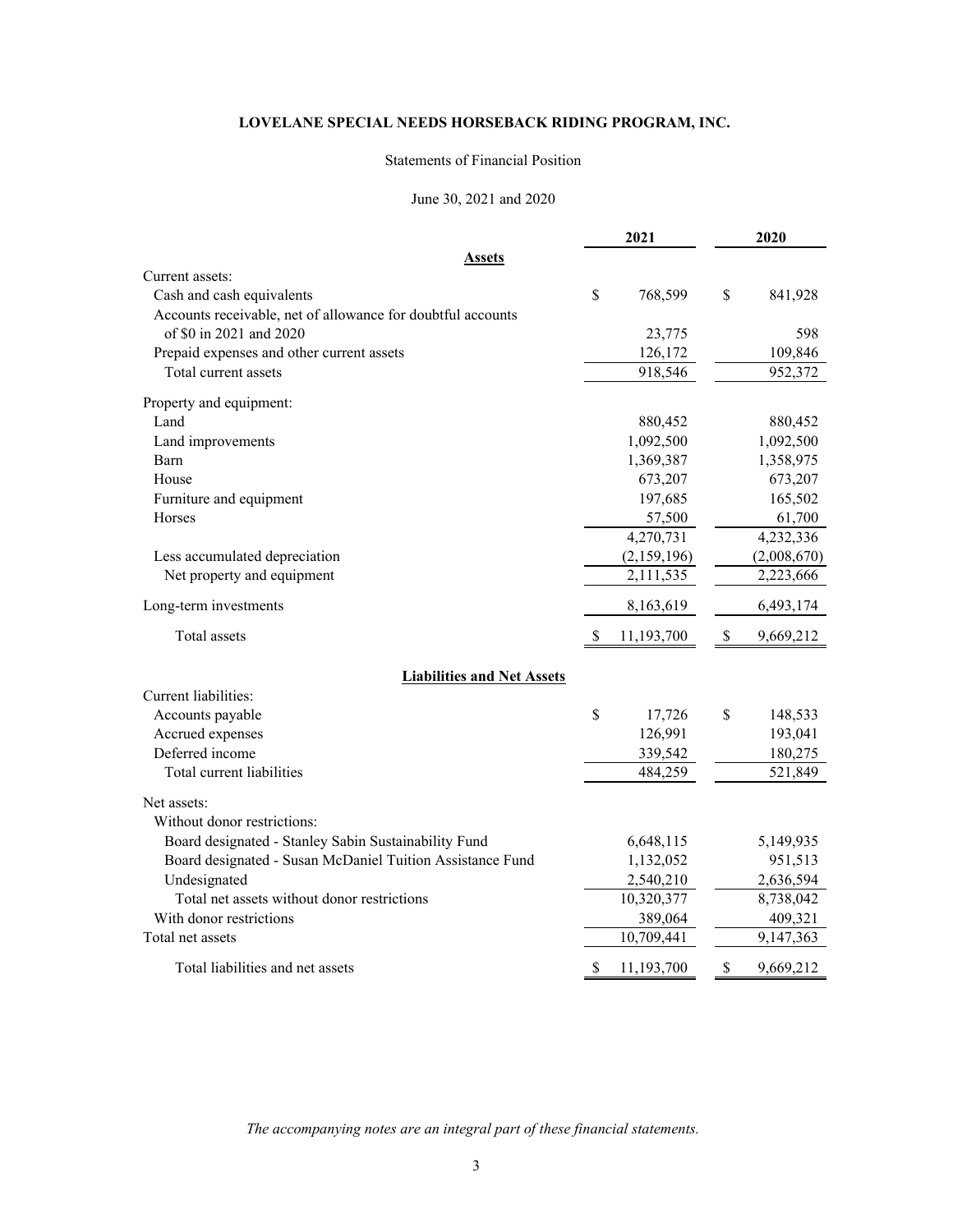# Statement of Activities and Changes in Net Assets

### For the Year Ended June 30, 2021

|                                      |    | <b>Without Donor</b><br><b>Restrictions</b> |    |            |    | <b>With Donor</b><br><b>Restrictions</b> |  |  |  | <b>Total</b> |
|--------------------------------------|----|---------------------------------------------|----|------------|----|------------------------------------------|--|--|--|--------------|
| Public support and revenue:          |    |                                             |    |            |    |                                          |  |  |  |              |
| Contributions and grants             | \$ | 498,444                                     | \$ | 118,030    | \$ | 616,474                                  |  |  |  |              |
| Program service revenue              |    | 476,208                                     |    |            |    | 476,208                                  |  |  |  |              |
| Special events revenue               |    | 34,183                                      |    |            |    | 34,183                                   |  |  |  |              |
| In-kind donations                    |    | 1,599                                       |    |            |    | 1,599                                    |  |  |  |              |
| Rental income                        |    | 52,200                                      |    |            |    | 52,200                                   |  |  |  |              |
| Investment income                    |    | 79,910                                      |    |            |    | 79,910                                   |  |  |  |              |
| Net realized and unrealized gains on |    |                                             |    |            |    |                                          |  |  |  |              |
| investments                          |    | 1,583,681                                   |    |            |    | 1,583,681                                |  |  |  |              |
| Loss on disposal of fixed assets     |    | (11,900)                                    |    |            |    | (11,900)                                 |  |  |  |              |
| Net assets released from restriction |    | 138,287                                     |    | (138, 287) |    |                                          |  |  |  |              |
| Total public support and revenue     |    | 2,852,612                                   |    | (20, 257)  |    | 2,832,355                                |  |  |  |              |
| Expenses:                            |    |                                             |    |            |    |                                          |  |  |  |              |
| Program services                     |    | 935,088                                     |    |            |    | 935,088                                  |  |  |  |              |
| Fundraising                          |    | 153,350                                     |    |            |    | 153,350                                  |  |  |  |              |
| Management and general               |    | 181,839                                     |    |            |    | 181,839                                  |  |  |  |              |
| Total expenses                       |    | 1,270,277                                   |    |            |    | 1,270,277                                |  |  |  |              |
| Changes in net assets                |    | 1,582,335                                   |    | (20, 257)  |    | 1,562,078                                |  |  |  |              |
| Net assets, beginning of year        |    | 8,738,042                                   |    | 409,321    |    | 9,147,363                                |  |  |  |              |
| Net assets, end of year              | \$ | 10,320,377                                  | \$ | 389,064    | \$ | 10,709,441                               |  |  |  |              |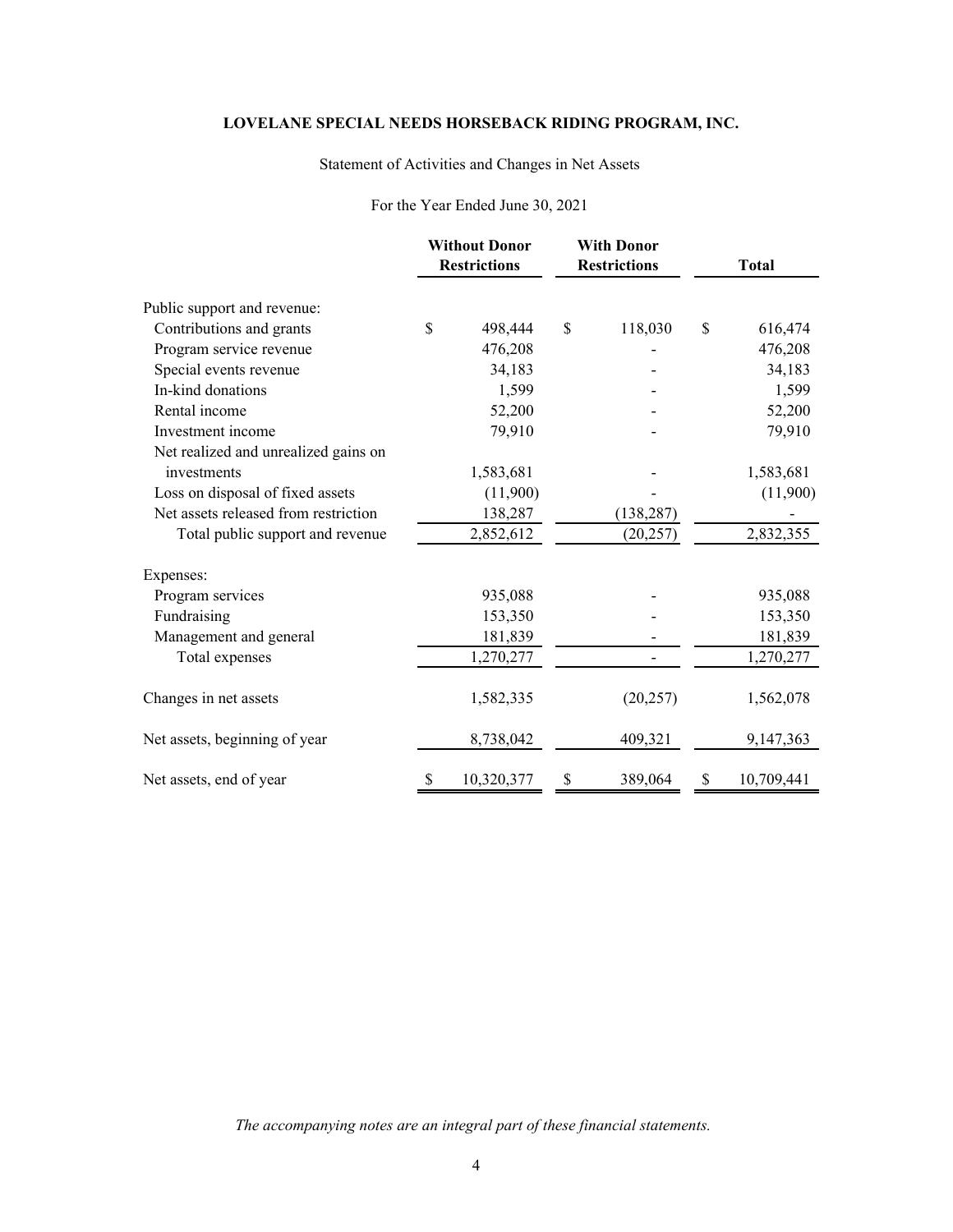## Statement of Activities and Changes in Net Assets

# For the Year Ended June 30, 2020

|                                       | <b>Without Donor</b><br><b>Restrictions</b> |    | <b>With Donor</b><br><b>Restrictions</b> |    | <b>Total</b> |
|---------------------------------------|---------------------------------------------|----|------------------------------------------|----|--------------|
| Public support and revenue:           |                                             |    |                                          |    |              |
| Contributions and grants              | \$<br>617,824                               | \$ | 118,060                                  | \$ | 735,884      |
| Program service revenue               | 353,121                                     |    |                                          |    | 353,121      |
| Special events revenue                | 23,704                                      |    |                                          |    | 23,704       |
| In-kind donations                     | 5,256                                       |    |                                          |    | 5,256        |
| Rental income                         | 52,200                                      |    |                                          |    | 52,200       |
| Investment income                     | 130,234                                     |    |                                          |    | 130,234      |
| Net realized and unrealized losses on |                                             |    |                                          |    |              |
| investments                           | (108, 926)                                  |    |                                          |    | (108, 926)   |
| Loss on disposal of fixed assets      | (900)                                       |    |                                          |    | (900)        |
| Net assets released from restriction  | 125,999                                     |    | (125, 999)                               |    |              |
| Total public support and revenue      | 1,198,512                                   |    | (7,939)                                  |    | 1,190,573    |
| Expenses:                             |                                             |    |                                          |    |              |
| Program services                      | 963,789                                     |    |                                          |    | 963,789      |
| Fundraising                           | 168,700                                     |    |                                          |    | 168,700      |
| Management and general                | 199,297                                     |    |                                          |    | 199,297      |
| Total expenses                        | 1,331,786                                   |    |                                          |    | 1,331,786    |
| Changes in net assets                 | (133, 274)                                  |    | (7,939)                                  |    | (141, 213)   |
| Net assets, beginning of year         | 8,871,316                                   |    | 417,260                                  |    | 9,288,576    |
| Net assets, end of year               | \$<br>8,738,042                             | \$ | 409,321                                  | \$ | 9,147,363    |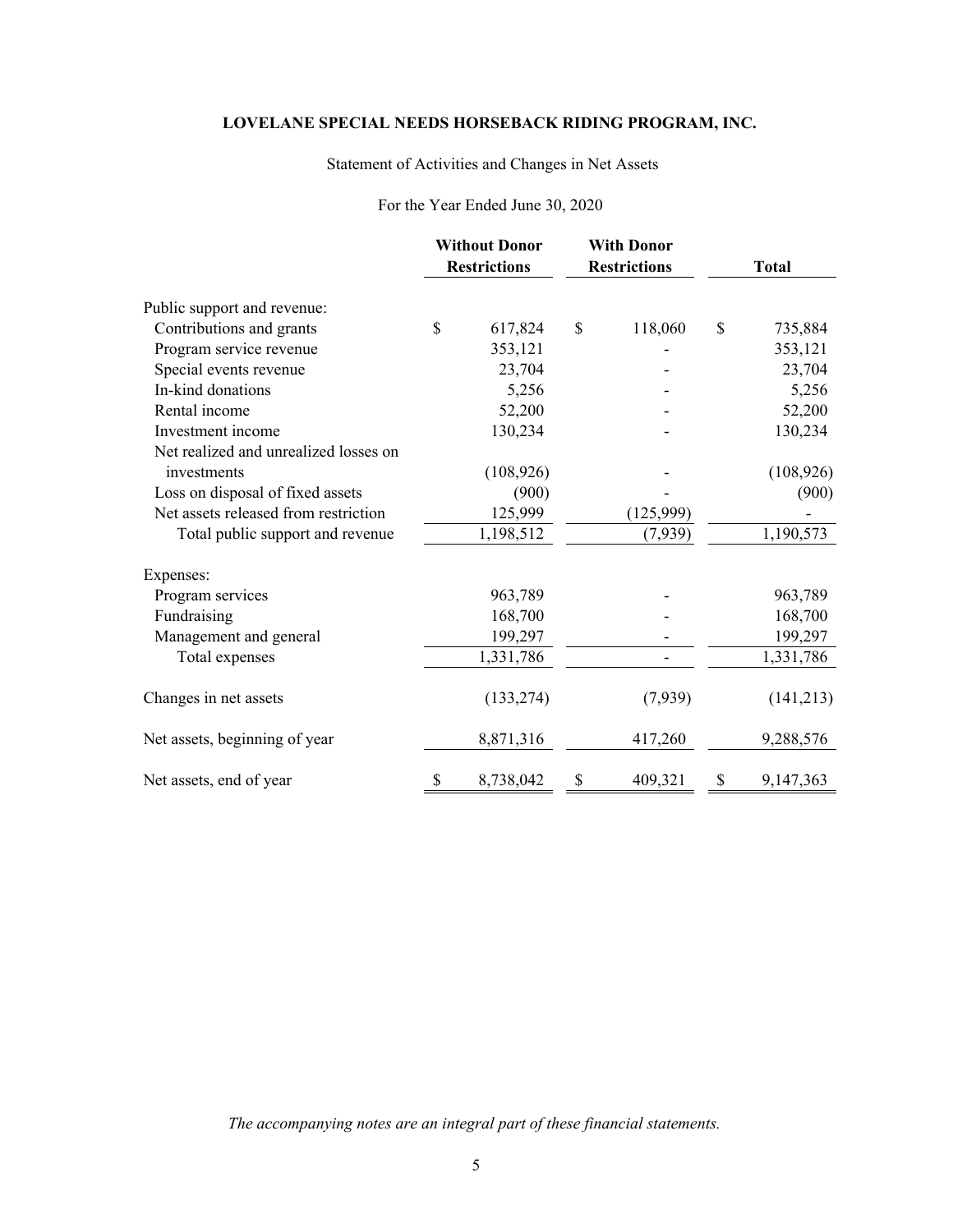#### Statements of Cash Flows

### For the Years Ended June 30, 2021 and 2020

|                                                           | 2021            | 2020            |
|-----------------------------------------------------------|-----------------|-----------------|
| Cash flows from operating activities:                     |                 |                 |
| Increase (decrease) in net assets                         | 1,562,078<br>S. | \$<br>(141,213) |
| Adjustments to reconcile change in net assets to net      |                 |                 |
| cash provided by operating activities:                    |                 |                 |
| Loss on disposal of fixed assets                          | 11,900          | 900             |
| Depreciation and amortization                             | 151,026         | 148,680         |
| Net unrealized and realized (gains) losses on investments | (1,583,681)     | 108,926         |
| Noncash contribution of assets                            | (7,223)         |                 |
| Changes in operating assets and liabilities:              |                 |                 |
| (Increase) decrease in accounts receivable                | (23, 177)       | 34,276          |
| Decrease in contributions receivable                      |                 | 25,000          |
| Increase in prepaid expenses and other current assets     | (16,326)        | (67, 396)       |
| (Decrease) increase in accounts payable                   | (130, 807)      | 122,270         |
| (Decrease) increase in accrued expenses                   | (66,050)        | 48,622          |
| Increase in deferred income                               | 159,267         | 132,636         |
| Net cash provided by operating activities                 | 57,007          | 412,701         |
| Cash flows from investing activities:                     |                 |                 |
| Purchases of investments                                  | (764,206)       | (1,359,860)     |
| Proceeds from sale of investments                         | 684,665         | 1,231,338       |
| Proceeds from sale of property and equipment              | 15,100          | 7,000           |
| Purchases of property and equipment                       | (65,895)        | (40, 736)       |
| Net cash used in investing activities                     | (130, 336)      | (162, 258)      |
| Net (decrease) increase in cash and cash equivalents      | (73, 329)       | 250,443         |
| Cash and cash equivalents at beginning of year            | 841,928         | 591,485         |
| Cash and cash equivalents at end of year                  | \$<br>768,599   | \$<br>841,928   |
| Supplemental cash flow data:                              |                 |                 |
| Contributed goods and services:                           |                 |                 |
| Special events                                            | \$              | \$<br>1,539     |
| Professional fees and other                               | 1,599           | 3,717           |
|                                                           | \$<br>1,599     | \$<br>5,256     |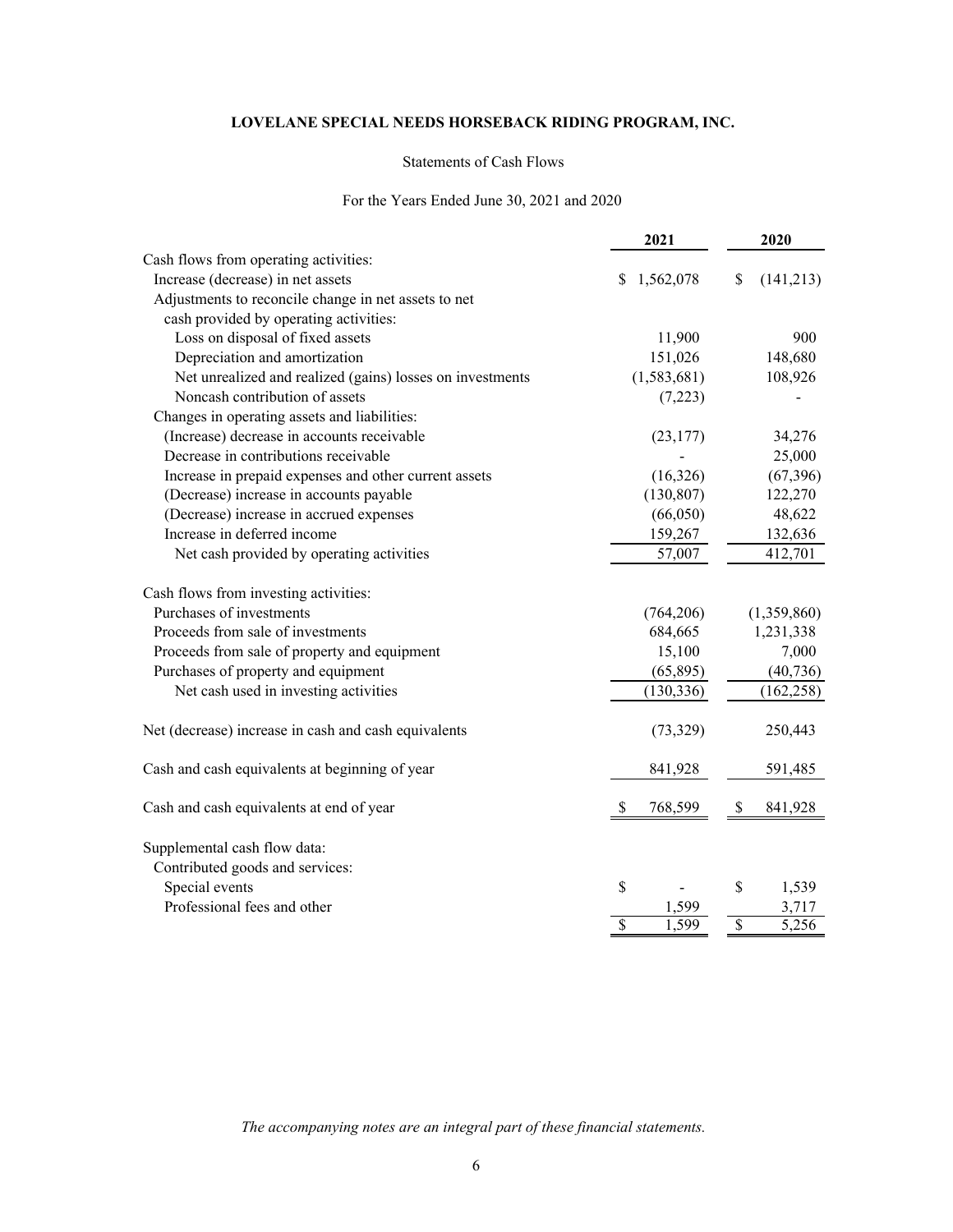## Statement of Functional Expenses

### For the Year Ended June 30, 2021

|                                    |                            | <b>Supporting Services</b> |         |                           |         |                                 |           |
|------------------------------------|----------------------------|----------------------------|---------|---------------------------|---------|---------------------------------|-----------|
| <b>Expenses</b>                    | Program<br><b>Services</b> | Fundraising                |         | Management<br>and General |         | <b>Total</b><br><b>Expenses</b> |           |
| <b>Salaries</b>                    | \$<br>430,708              | $\mathbb{S}$               | 98,447  | \$                        | 86,141  | \$                              | 615,296   |
| Payroll taxes and benefits         | 99,638                     |                            | 22,774  |                           | 19,927  |                                 | 142,339   |
| Retirement plan expenses           | 6,437                      |                            | 1,471   |                           | 1,287   |                                 | 9,195     |
| Total personnel expenses           | 536,783                    |                            | 122,692 |                           | 107,355 |                                 | 766,830   |
| Tuition assistance                 | 53,196                     |                            |         |                           |         |                                 | 53,196    |
| Facility maintenance, supplies     |                            |                            |         |                           |         |                                 |           |
| and utilities                      | 39,330                     |                            | 6,656   |                           | 6,656   |                                 | 52,642    |
| Horse care                         | 102,050                    |                            |         |                           |         |                                 | 102,050   |
| Special events                     |                            |                            | 6,224   |                           |         |                                 | 6,224     |
| Office expense                     | 40,518                     |                            | 7,400   |                           | 5,395   |                                 | 53,313    |
| Travel                             | 248                        |                            |         |                           |         |                                 | 248       |
| Insurance                          | 37,711                     |                            | 3,725   |                           | 3,384   |                                 | 44,820    |
| Professional fees                  | 7,926                      |                            | 6,500   |                           | 25,502  |                                 | 39,928    |
| Total expenses before depreciation | 817,762                    |                            | 153,197 |                           | 148,292 |                                 | 1,119,251 |
| Depreciation and amortization      | 117,326                    |                            | 153     |                           | 33,547  |                                 | 151,026   |
| Total functional expenses          | 935,088                    | \$                         | 153,350 | \$                        | 181,839 | S                               | 1,270,277 |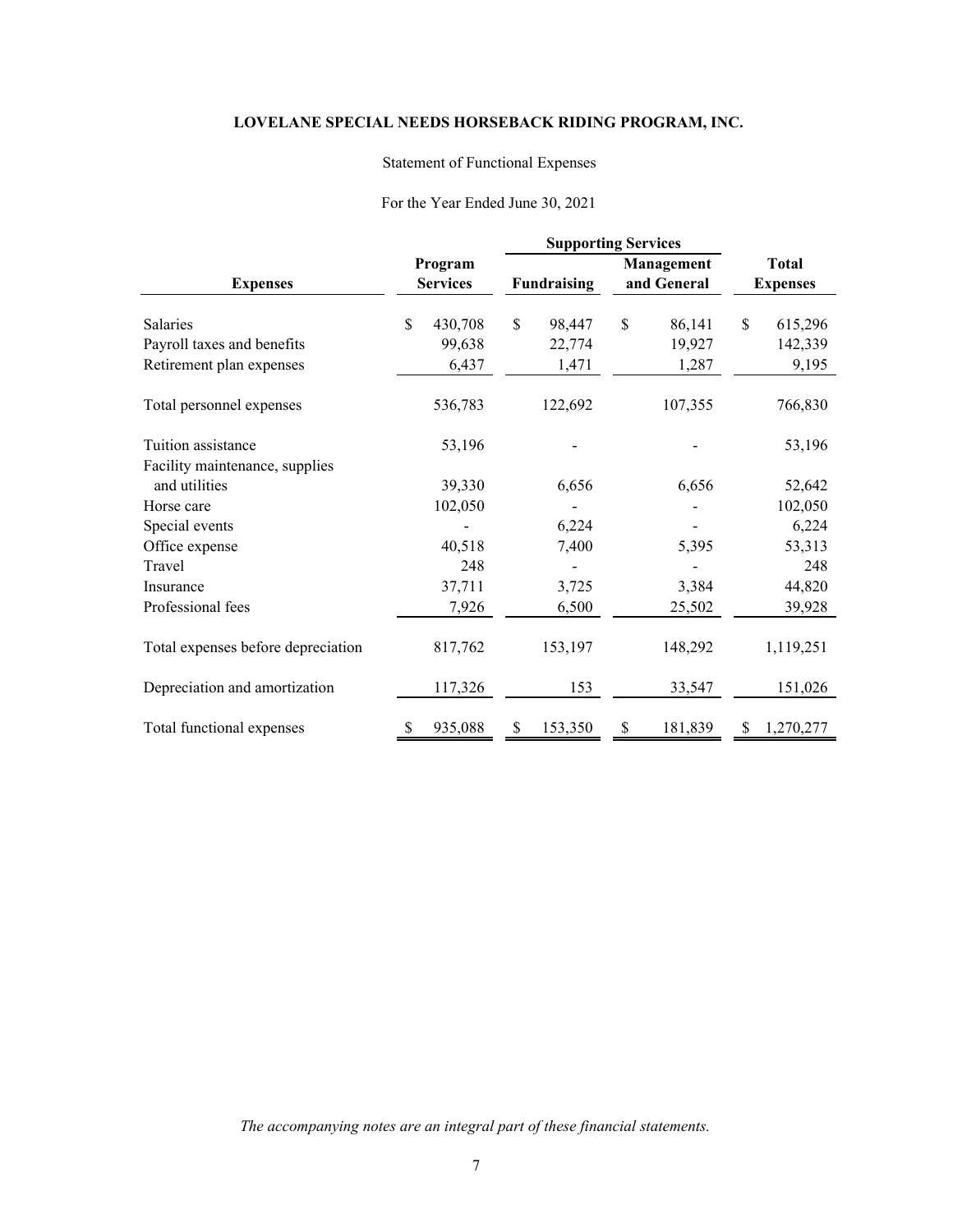## Statement of Functional Expenses

### For the Year Ended June 30, 2020

|                                                        |                    |                            | <b>Supporting Services</b> |                 |                           |                 |                                 |                  |
|--------------------------------------------------------|--------------------|----------------------------|----------------------------|-----------------|---------------------------|-----------------|---------------------------------|------------------|
| <b>Expenses</b>                                        |                    | Program<br><b>Services</b> | <b>Fundraising</b>         |                 | Management<br>and General |                 | <b>Total</b><br><b>Expenses</b> |                  |
| <b>Salaries</b>                                        | $\mathbf{\hat{S}}$ | 501,664                    | \$                         | 110,341         | \$                        | 100,789         | \$                              | 712,794          |
| Payroll taxes and benefits<br>Retirement plan expenses |                    | 98,595<br>6,212            |                            | 22,536<br>1,420 |                           | 19,719<br>1,243 |                                 | 140,850<br>8,875 |
| Total personnel expenses                               |                    | 606,471                    |                            | 134,297         |                           | 121,751         |                                 | 862,519          |
| Tuition assistance                                     |                    | 42,240                     |                            |                 |                           |                 |                                 | 42,240           |
| Facility maintenance, supplies<br>and utilities        |                    | 32,613                     |                            | 7,043           |                           | 6,767           |                                 | 46,423           |
| Horse care                                             |                    | 91,747                     |                            |                 |                           |                 |                                 | 91,747           |
| Special events                                         |                    |                            |                            | 4,767           |                           |                 |                                 | 4,767            |
| Office expense                                         |                    | 26,558                     |                            | 10,285          |                           | 7,487           |                                 | 44,330           |
| Travel                                                 |                    | 443                        |                            |                 |                           |                 |                                 | 443              |
| Insurance                                              |                    | 37,337                     |                            | 3,158           |                           | 2,880           |                                 | 43,375           |
| Professional fees                                      |                    | 11,683                     |                            | 8,923           |                           | 26,656          |                                 | 47,262           |
| Total expenses before depreciation                     |                    | 849,092                    |                            | 168,473         |                           | 165,541         |                                 | 1,183,106        |
| Depreciation and amortization                          |                    | 114,697                    |                            | 227             |                           | 33,756          |                                 | 148,680          |
| Total functional expenses                              |                    | 963,789                    | \$                         | 168,700         | \$                        | 199,297         | S                               | 1,331,786        |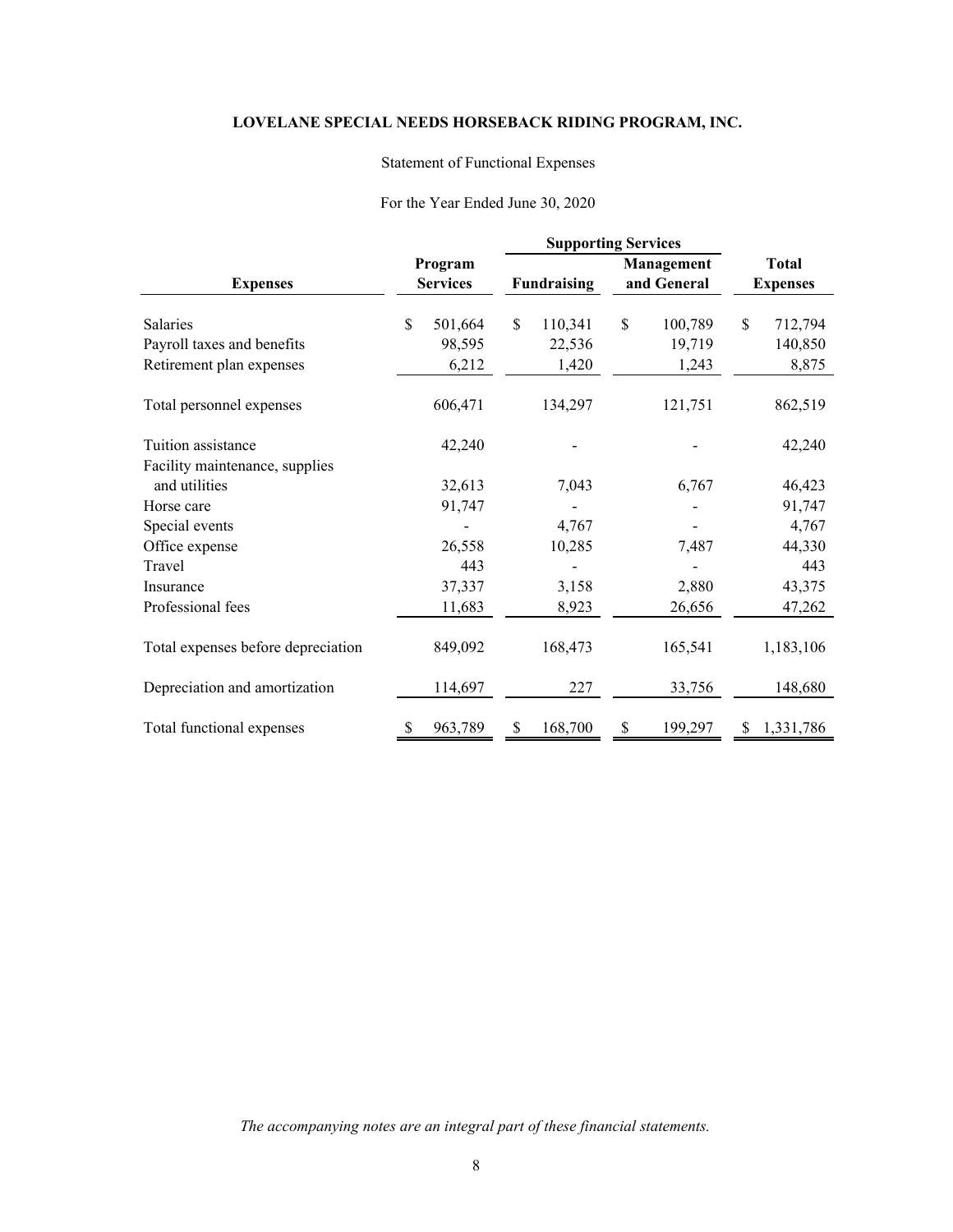## Notes to Financial Statements

### June 30, 2021 and 2020

### (1) Organization

Lovelane Special Needs Horseback Riding Program, Inc., (the "Organization") is a nonprofit organization founded in 1992 to provide high-quality horseback riding therapy to children and young adults with special needs, focusing on occupational, physical, speech, and/or emotional therapeutic gains. Lovelane receives tuition income, grants and donations to subsidize tuition and other operating expenses. The Organization also holds fundraising events throughout the year. The Organization services children and young adults from the surrounding communities. Consequently, the Organization's revenue and support are affected by economic fluctuations in the area.

### (2) Summary of Significant Accounting Policies

## (a) Basis of Accounting

The accompanying financial statements have been prepared on the accrual basis of accounting in accordance with accounting principles generally accepted in the United States of America. The significant accounting policies are described below to enhance the usefulness of the financial statements.

#### (b) Net Assets

Net assets, revenues, gains, and losses are classified based on the existence or absence of donor or grantor-imposed restrictions. Accordingly, net assets and changes therein are classified and reported as follows:

*Net assets without donor restrictions* - Net assets available for use in general operations and not subject to restrictions imposed by donors or certain grantors. Net assets without donor restrictions include board-designated funds. Board-designated funds are designated for specific purposes as determined by the Organization's directors.

*Net assets with donor restrictions* - Net assets subject to restrictions imposed by donors or certain grantors. Some donor-imposed restrictions are temporary in nature, such as those that will be met by the passage of time or other events specified by the donor. Other donor-imposed restrictions are perpetual in nature, where the donor stipulates that resources be maintained in perpetuity. Donorimposed restrictions are released when a restriction expires, that is, when the stipulated time has elapsed, when the stipulated purpose for which the resource was restricted has been fulfilled, or both.

### (c) Cash and Cash Equivalents

Short-term investments that are highly liquid, readily convertible into cash and have original maturities of three months or less when purchased are considered to be cash equivalents.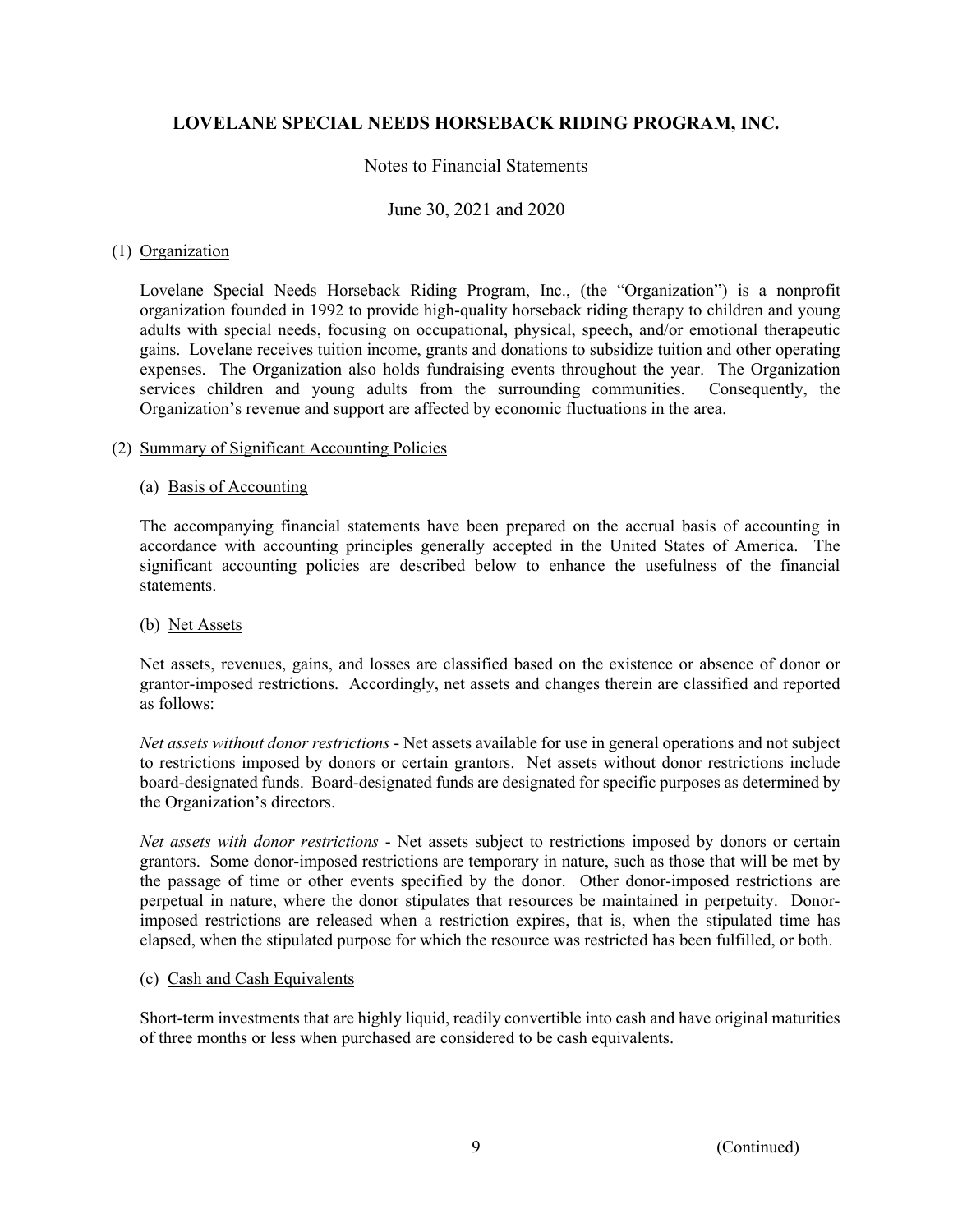## Notes to Financial Statements

### June 30, 2021 and 2020

### (d) Accounts Receivable

Accounts receivable for lessons are recorded when billed. Receivables are stated at the amount management expects to collect from outstanding balances based on prior experience and includes a provision for doubtful accounts of \$0 at June 30, 2021 and 2020.

### (e) Investments

The Organization reports investments at fair value. Fair value for investments classified as equity and debt securities that are listed or traded on a security exchange is determined using quoted closing market prices on the primary exchange where the security is traded on the last trading date of the Organization's fiscal year. The fair value of investments in alternative investments is determined based on the Organization's assessment of fair value information provided by the fund manager of the alternative investment vehicle.

### (f) Property and Equipment

Property and equipment are stated at purchase cost or at fair market value at the date of donation. Amounts over \$2,000 with useful lives greater than one year are capitalized. Property and equipment are depreciated on a straight-line basis over the following estimated useful lives.

|                         | Years      |
|-------------------------|------------|
| Land improvements       | 15 to 25   |
| House and barn          | 25 to 27.5 |
| Furniture and equipment | 3 to 7     |
| <b>Horses</b>           |            |

### (g) Deferred Income

Deferred income represents billings or receivables for which the Organization's revenue recognition criteria have not been met.

#### (h) Revenue Recognition and Reporting

On July 1, 2020, the Organization adopted the new accounting standard ASC 606, *Revenue from Contracts with Customers* ("Topic 606"), using the modified retrospective method applied to those contracts that were not completed as of June 30, 2020. Results for reporting periods beginning after June 30, 2020 are presented under Topic 606. This adoption had no impact on the retained earnings as of June 30, 2020.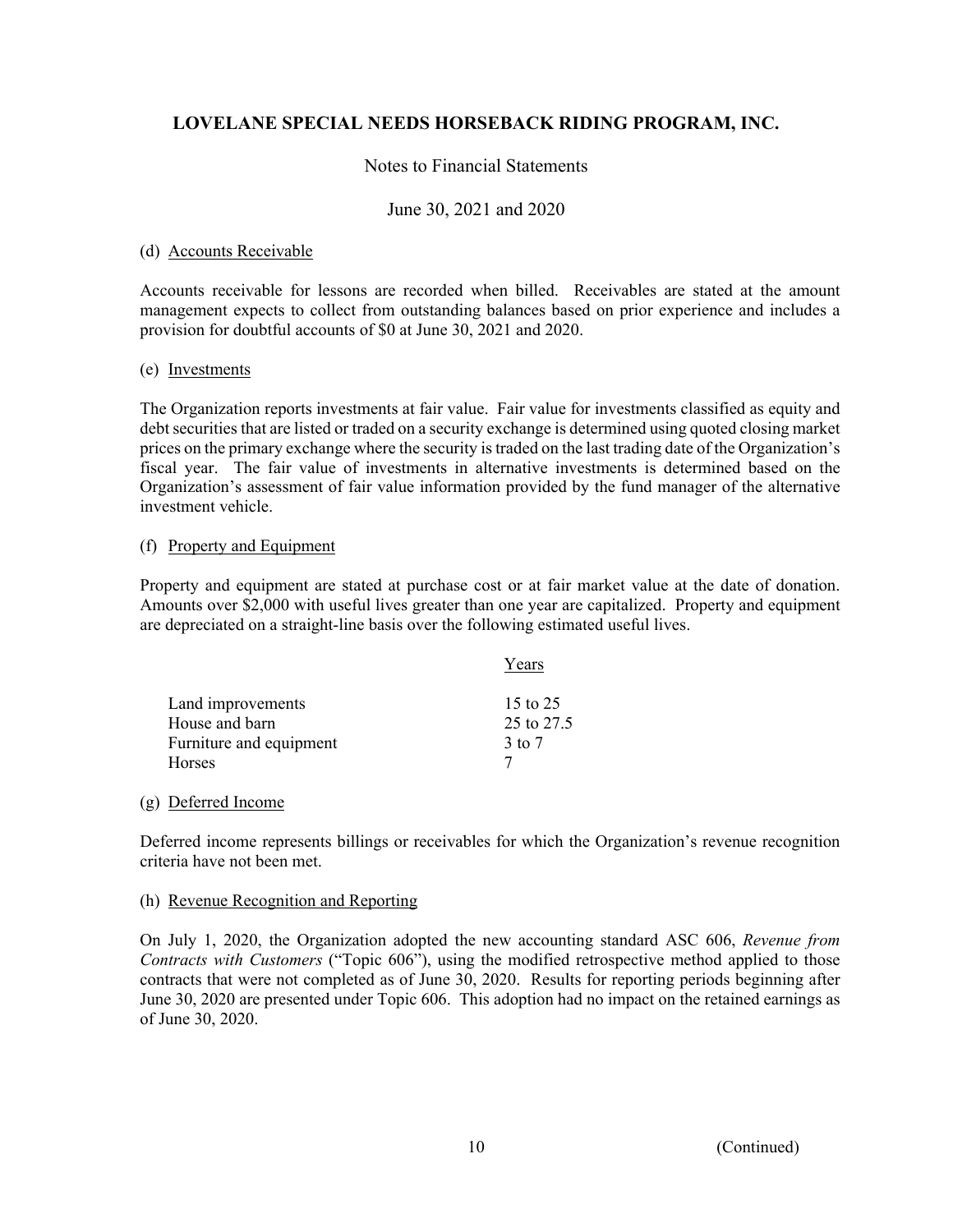## Notes to Financial Statements

## June 30, 2021 and 2020

Under ASC 606, revenue from program services and rental income are recognized ratably as the services are performed. Revenues from special events are recognized at the time of the event.

The Organization reports gifts of cash and other assets as restricted support if they are accepted with stipulations that limit the use of the donated assets. When a restriction expires, that is, when a stipulated time restriction ends or purpose restriction is accomplished, net assets with donor restrictions are reclassified to net assets without donor restrictions and reported in the statement of activities as net assets released from restriction. Contributions are recognized as revenue when they are received or unconditionally pledged. The Organization received contributed services in the form of volunteer labor and donations of goods, services and assets. Contributed services are recognized if they are performed by individuals using specialized skills.

Net realized and unrealized gains and losses and investment income are reported as changes in net assets without donor restrictions in the statement of activities, unless their use has been restricted by donors or state law. When a restriction exists, investment income and net unrealized and realized gains are allocated based on the total balance of pooled investments applicable to the respective asset totals. There were no restrictions on investment income and net realized and unrealized gains at June 30, 2021 and 2020. The Organization's policy is to sell donated securities when received.

### (i) Income Taxes

The Organization is exempt from federal income taxes as an organization (not a private foundation) formed for charitable purposes under Section  $501(c)(3)$  of the Internal Revenue Code. The Organization has adopted the guidance issued by the Financial Accounting Standards Board (FASB) relating to accounting for uncertain income tax positions, which sets a minimum threshold for financial statement recognition of the benefit of a tax position taken or expected to be taken in a tax return and could result in additional disclosure. Management believes there are no material uncertain tax positions that require disclosure in the accompanying financial statements.

The Organization files tax returns in the U.S. federal jurisdiction as well as in Massachusetts. The Organization has a policy to record interest and penalties (if any) related to income tax expense matters in income tax expense.

### (j) Concentrations of Credit Risk

Financial instruments that potentially subject the Organization to concentrations of credit risk consist principally of cash and cash equivalents, investments, accounts receivable, and contributions receivable. The Organization places its temporary cash investments with creditworthy, high quality financial institutions.

The Organization maintains its cash balances and certificates of deposit in two savings banks located in Massachusetts. The Federal Deposit Insurance Corporation (FDIC) insures interest-bearing deposits up to \$250,000 per bank. Amounts over this amount are insured by the Depositors Insurance Fund (DIF).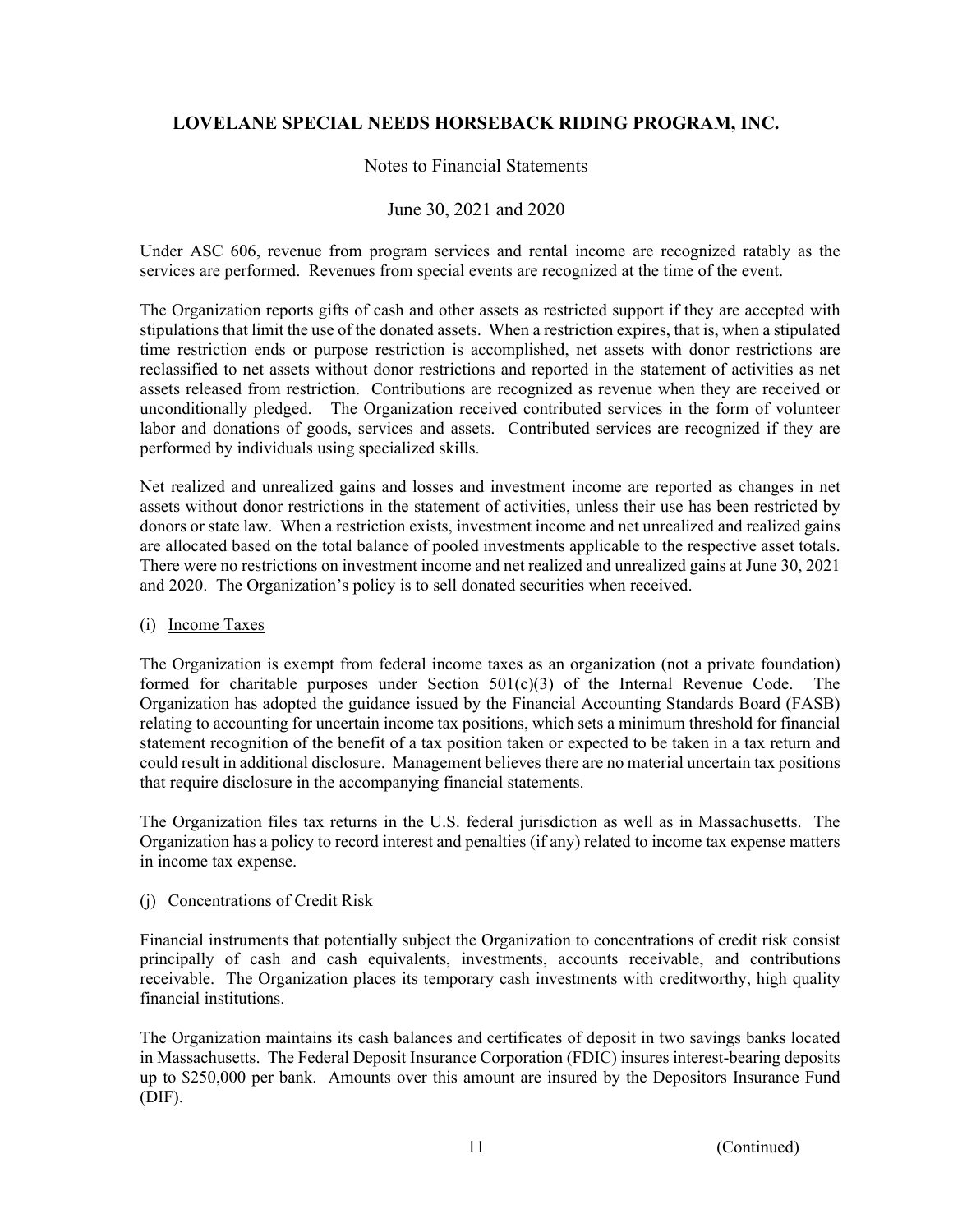# Notes to Financial Statements

## June 30, 2021 and 2020

 One donor represented 10.2% of the Organization's public support for the year ended June 30, 2021. Two donors represented 28.2% of the Organization's public support for the year ended June 30, 2020.

### (k) Use of Estimates

The preparation of financial statements in conformity with generally accepted accounting principles requires management to make estimates and assumptions that affect the reported amounts of assets and liabilities at the date of the financial statements and the reported amounts of revenues and expenses during the reporting periods. Actual results could differ from those estimates.

### (l) Functional Allocation of Expenses

The costs of program and supporting services activities have been summarized on a functional basis in the statement of activities. The statement of functional expenses presents the natural classification detail of expenses by function. Accordingly, certain costs have been allocated among the programs and supporting services benefited. Expenses that can be identified with a specific program or supporting service are allocated directly according to their natural expenditure classification. Expenses that are common to several programs or supporting services are allocated on a reasonable basis that is consistently applied. Salaries and employee benefits are allocated based on estimated time and effort. Payroll taxes are allocated as a percentage of salaries. Facility expenses, depreciation, office expenses, and insurance are all allocated using estimated percentages, based on personnel usage.

#### (m) Adoption of New Accounting Guidance

During the year ended June 30, 2021, the Organization implemented ASU 2014-09, *Revenue from Contracts with Customers* (*Topic 606*). ASC 606 sets forth a new revenue recognition model that requires identifying the contract(s) with a customer, identifying the performance obligations in the contract, determining the transaction price, allocating the transaction price to the performance obligations and recognizing the revenue upon satisfaction of performance obligations. The Organization adopted the provisions of ASU 2014-09 and related subsequently issued amendments beginning on July 1, 2020.

During the year ended June 30, 2021, the Organization implemented ASU 2018-08, *Clarifying the Scope and the Accounting Guidance for Contributions Received and Contributions Made* (*Topic 958*). ASU 2018-08 clarifies and improves the scope and accounting guidance for contributions received and made. The amendments of this update should assist entities in (1) evaluating whether transactions should be accounted for as contributions (nonreciprocal transactions) within the scope of Topic 958, *Not-for-Profit Entities*, or as exchange transactions subject to other guidance and (2) determining whether a contribution is conditional. The ASU was effective for the Organization's 2021 fiscal year and the Organization adopted the standard as of July 1, 2020 on a modified retrospective basis. This guidance did not have an impact on the Organization's financial statements and related disclosures.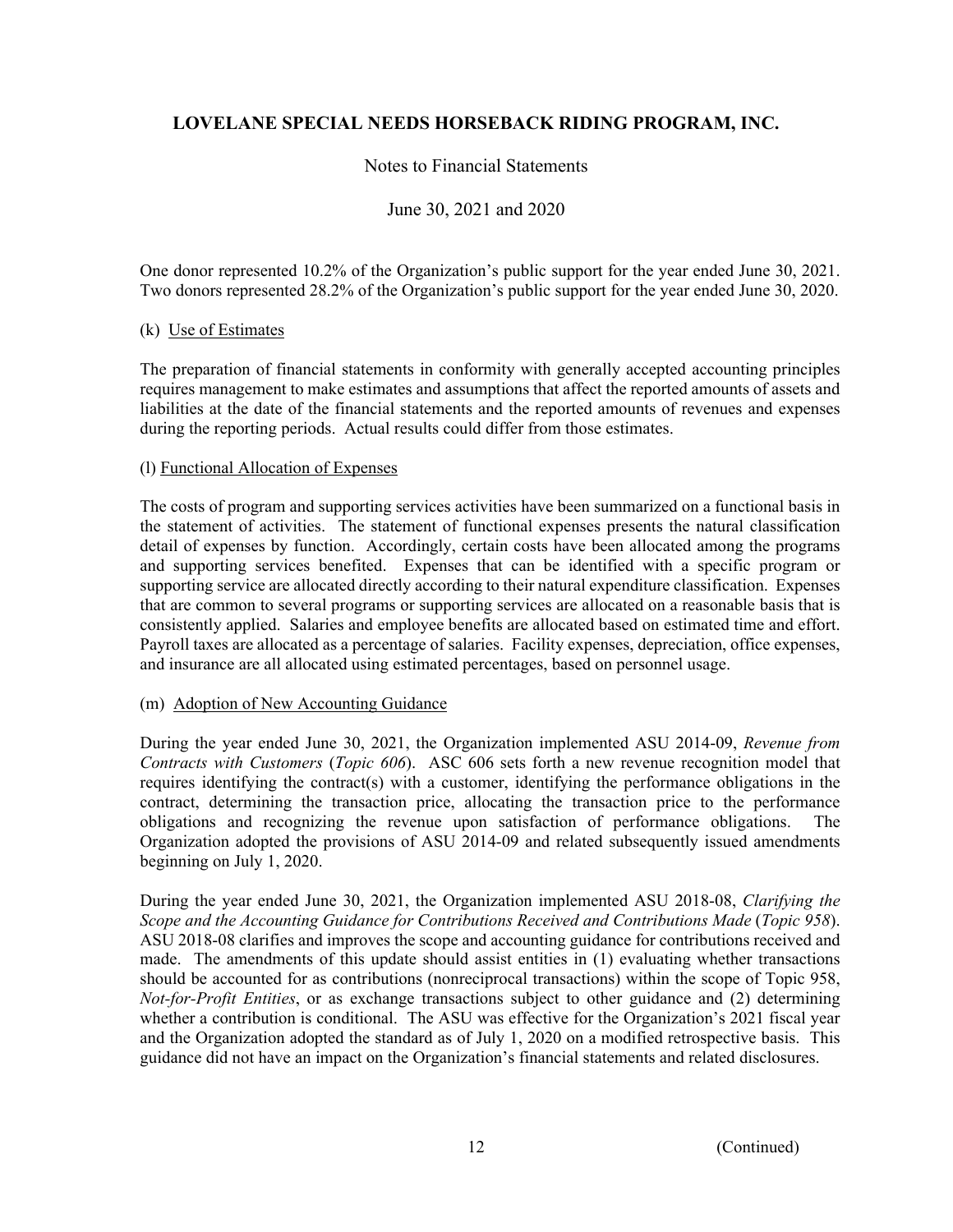## Notes to Financial Statements

### June 30, 2021 and 2020

### (n) Reclassifications

Certain reclassifications have been made to conform prior year balances to the current year presentation.

### (3) Liquidity and Availability

The Organization regularly monitors the availability of resources to meet its operating needs and other contractual commitments, while also striving to maximize the investment of its available funds. For purposes of analyzing resources available to meet general expenditures over a 12-month period, the Organization considers all expenditures related to its ongoing activities of providing horseback riding therapy to children and young adults with special needs, as well as general and administrative and fundraising costs.

Financial assets available for general expenditure, that is, without donor or other restrictions limiting their use, within one year of the balance sheet date, are comprised of the following as of June 30:

|                                           | 2021 |         |  |  | 2020    |
|-------------------------------------------|------|---------|--|--|---------|
|                                           |      |         |  |  |         |
| Cash and cash equivalents                 |      | 768,599 |  |  | 841,928 |
| Accounts receivable                       |      | 23,775  |  |  | 598     |
| Prepaid expenses and other current assets |      | 126,172 |  |  | 109,846 |
|                                           |      | 918,546 |  |  | 952,372 |

In addition to financial assets available to meet general expenditures within one year of the balance sheet, the Organization operates with a balanced budget and anticipates collecting sufficient revenue to cover general expenses.

The Organization's governing board may make an annual appropriation of up to 4.5% of the fair value of the investments for general expenditures in the next 12-month period. No funds were appropriated for the 2022 fiscal year as of June 30, 2021. The board may, at its discretion, approve appropriations from investments during the year, in order to meet the Organization's operating needs.

### (4) Fair Value Measurements

 The Organization follows the guidance of FASB ASC 820 *Fair Value Measurements and Disclosures* for its financial assets and liabilities. ASC 820 refines the definition of fair value, establishes a framework for measuring fair value, and expands disclosures about fair value measurements. The standard defines fair value as the price that would be received to sell an asset, or paid to transfer a liability in an orderly transaction between market participants. The standard requires the use of marketbased information over entity-specific information, when available, and establishes a three-level hierarchy for measuring fair value based on whether the inputs to a fair value measurement are considered to be observable or unobservable in an active marketplace.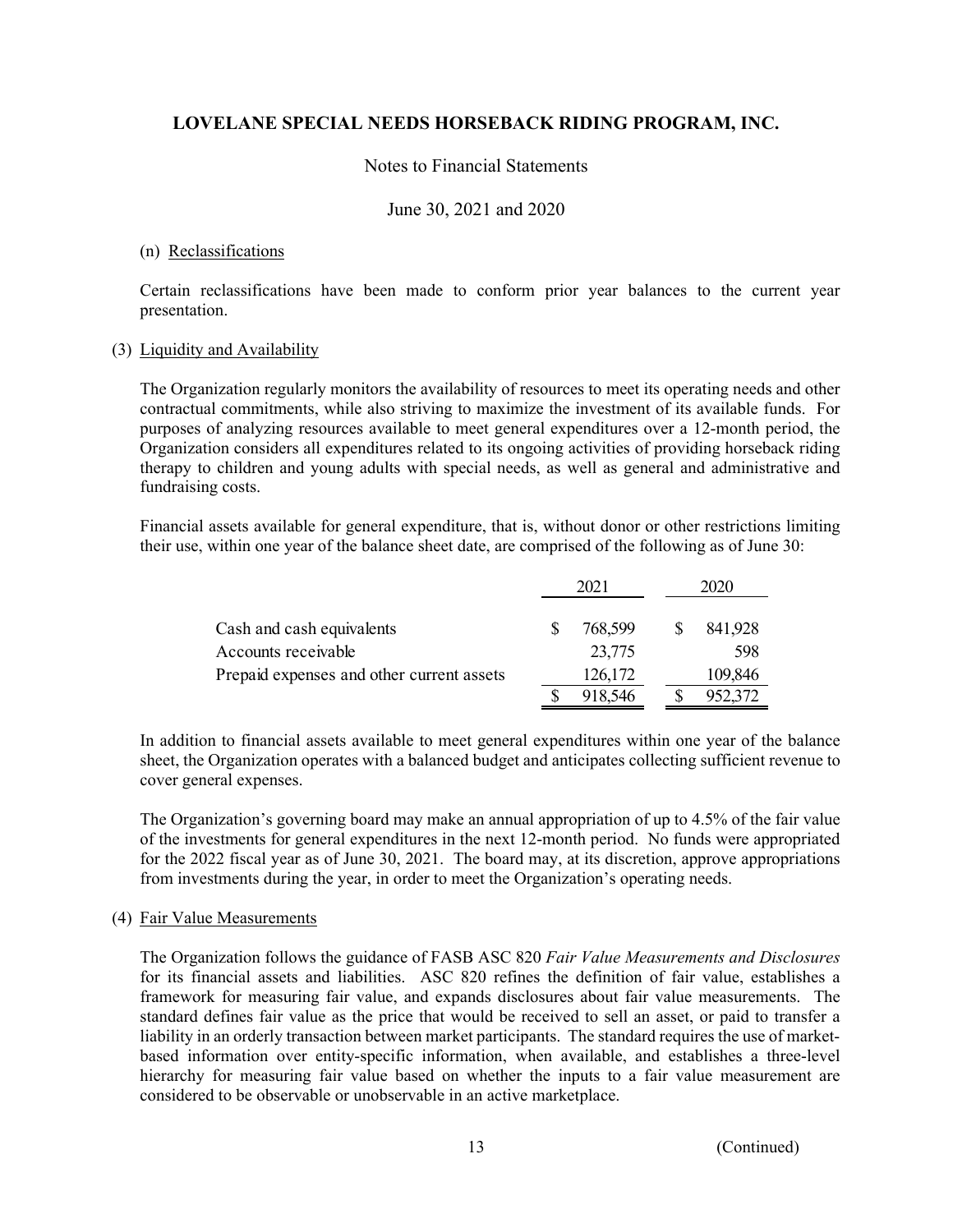## Notes to Financial Statements

## June 30, 2021 and 2020

 The hierarchy requires the use of observable market data when available. These inputs have created the following fair value hierarchy:

Level 1 – Quoted market prices in active markets for identical assets or liabilities as of the reporting date.

Level 2 *–* Observable inputs other than those included in Level 1. For example, quoted prices for similar assets in active markets or quoted prices for identical assets in inactive markets.

Level 3 *–* Inputs to the valuation methodology are unobservable and significant to the fair value measurement.

The following is a description of the valuation methodologies used for assets measured at fair value:

*Money Market Funds*: The fair value of money market funds is based on quoted net asset values at the end of the business day. Due to the short-term nature of the investments, the fair value is expected to approximate cost.

*Mutual Funds:* The fair value of mutual funds is based on quoted net assets values of the shares held at the end of the business day.

*Corporate Bonds and Common Stock:* The fair value of corporate bonds and common stock are based on the closing prices reported in the active market in which the individual securities are traded.

*Alternative Investments*: The fair value of alternative investments are determined based on the Organization's assessment of fair value information provided by the fund manager of the alternative investment vehicle.

The following tables summarize the Organization's financial assets measured at fair value on a recurring basis in accordance with FSB ASC 820-10 as of June 30, 2021 and 2020: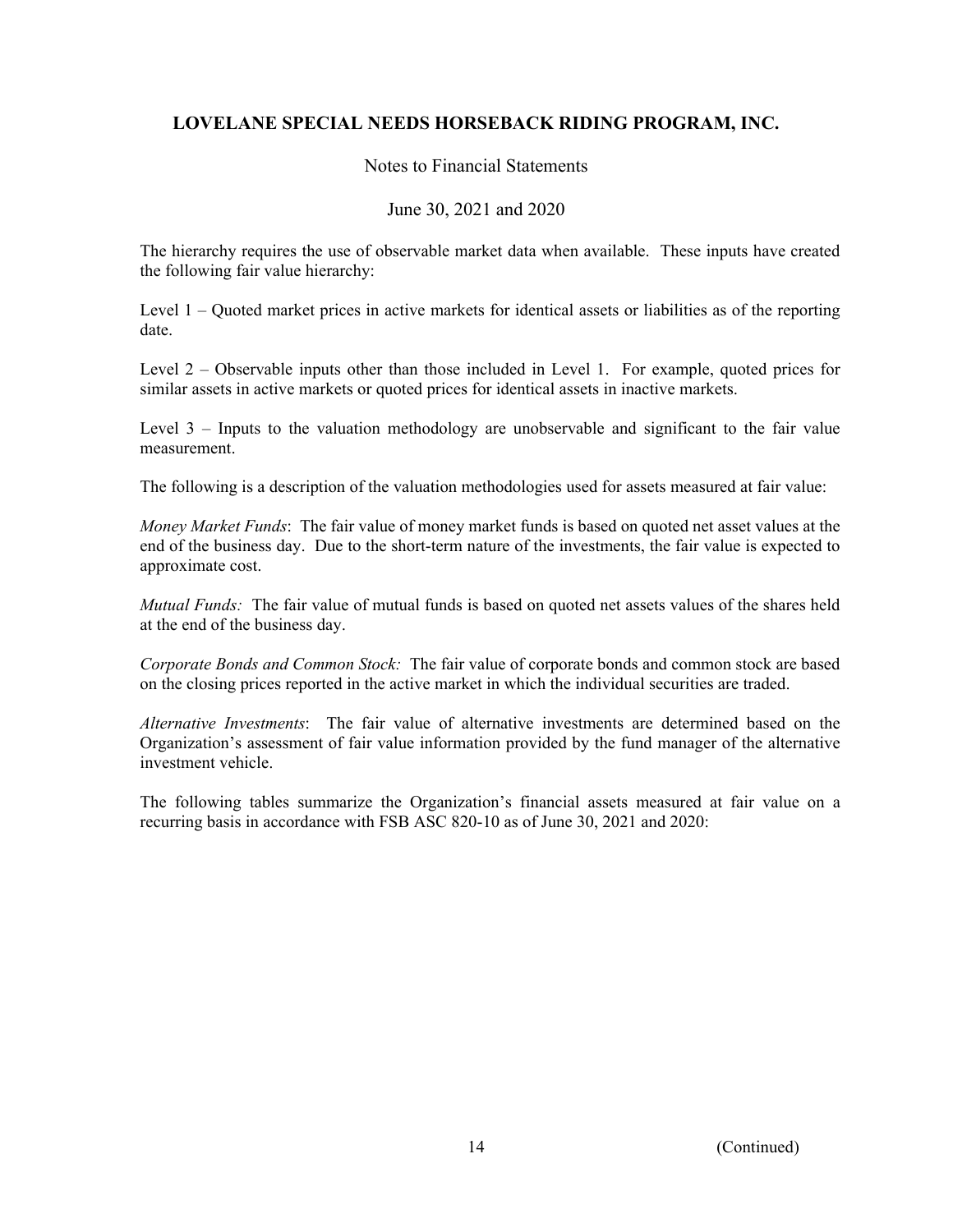# Notes to Financial Statements

| June 30, 2021                                     | Total         | Level 1     | Level 2         | Level 3       |
|---------------------------------------------------|---------------|-------------|-----------------|---------------|
| Cash equivalents:                                 |               |             |                 |               |
| Money market funds                                | 329,535<br>S  | $\$$        | 329,535<br>S    | \$            |
| Investments:                                      |               |             |                 |               |
| Money market funds                                | 94,314        |             | 94,314          |               |
| Common stock                                      | 10,809        | 10,809      |                 |               |
| Exchange traded mutual funds                      | 4,830,318     | 4,830,318   |                 |               |
| Institutional mutual funds                        | 3,060,373     |             | 3,060,373       |               |
| Corporate bonds                                   | 167,805       | 167,805     |                 |               |
| Subtotal: Investments                             | 8,163,619     | 5,008,932   | 3,154,687       |               |
| Total financial assets at fair value \$ 8,493,154 |               | \$5,008,932 | 3,484,222       | S             |
| June 30, 2020                                     | Total         | Level 1     | Level 2         | Level 3       |
| Cash equivalents:                                 |               |             |                 |               |
| Money market funds                                | \$<br>329,371 | \$          | \$<br>329,371   | \$            |
| Investments:                                      |               |             |                 |               |
| Money market funds                                | 53,795        |             | 53,795          |               |
| Common stock                                      | 7,260         | 7,260       |                 |               |
| Exchange traded mutual funds                      | 3,568,529     | 3,568,529   |                 |               |
| Institutional mutual funds                        | 2,401,294     |             | 2,401,294       |               |
| Corporate bonds                                   | 229,457       | 229,457     |                 |               |
| Alternative investments                           | 232,839       |             |                 | 232,839       |
| Subtotal: Investments                             | 6,493,174     | 3,805,246   | 2,455,089       | 232,839       |
| Total financial assets at fair value              | \$6,822,545   | \$3,805,246 | 2,784,460<br>\$ | 232,839<br>\$ |

# June 30, 2021 and 2020

Alternative investments include investments in limited partnerships for which values have been estimated by the general partner in the absence of readily ascertainable market values. Those estimated values may differ significantly from the values that would have been used had a ready market for the investments existed, and differences could be material.

The following table presents additional information about Level 3 assets measured at fair value. Both observable and unobservable inputs may be used to determine the fair value of positions that have been classified within the Level 3 category. As a result, the unrealized gains and losses for assets within the Level 3 category may include changes in fair value that were attributable to both observable and unobservable inputs.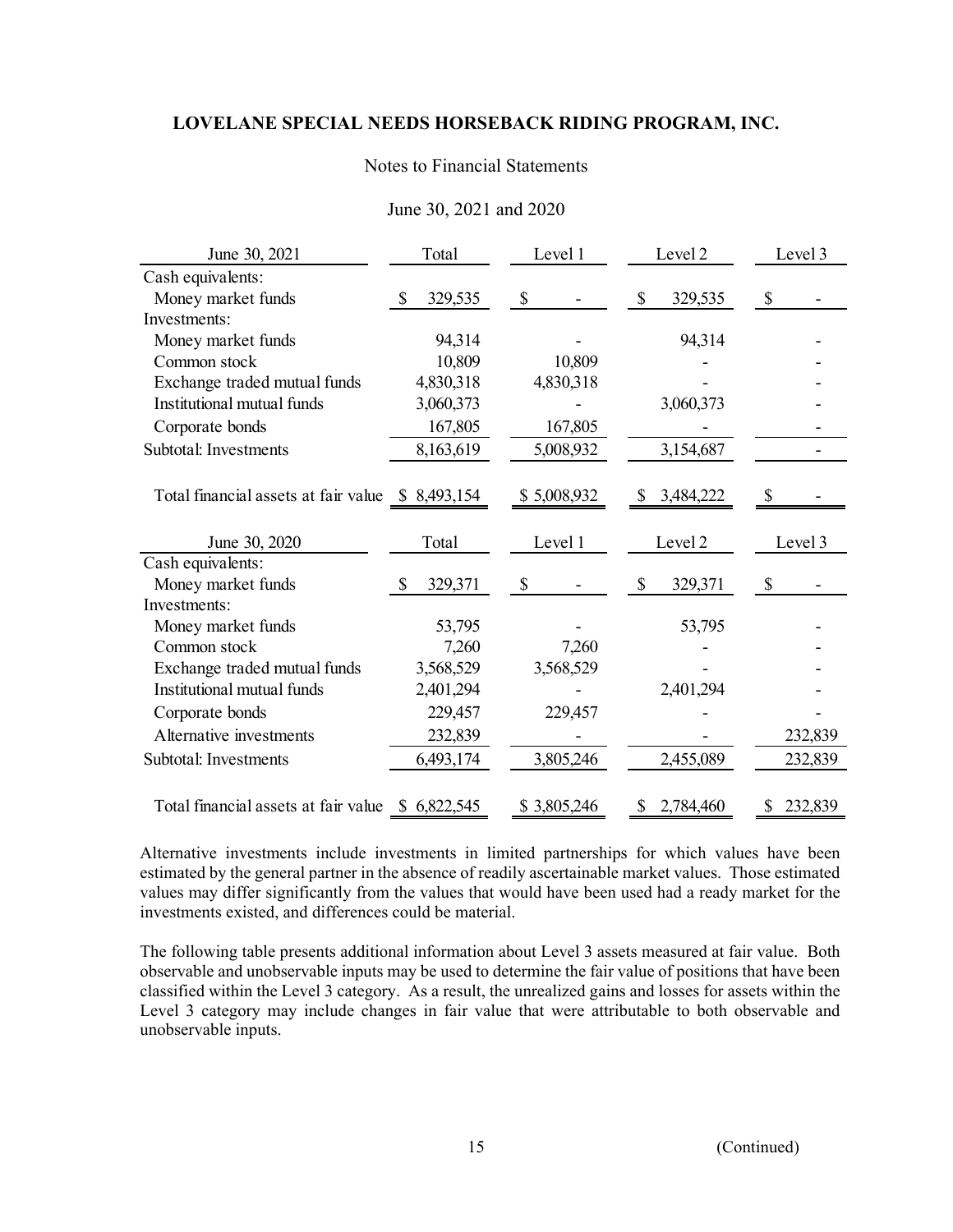### Notes to Financial Statements

## June 30, 2021 and 2020

|                                                                                                         | 2021 |                                 |   | 2020                 |  |
|---------------------------------------------------------------------------------------------------------|------|---------------------------------|---|----------------------|--|
| Balance at beginning of year<br>Purchases and sales, net<br>Realized and unrealized gains (losses), net |      | 232,839<br>(252, 442)<br>19,603 |   | 294,211<br>(61, 372) |  |
| Balance at end of year                                                                                  |      |                                 | Ж | 232,839              |  |

### (5) Line of Credit

In December 2016, the Organization obtained a revolving line of credit with a bank with a maximum borrowing amount of \$150,000. The loan has an interest rate of prime plus 0.5%, which resulted in an effective rate of 3.75% and 4.00% at June 30, 2021 and 2020, respectively. The loan is secured by substantially all assets of the Organization. There is no specified expiration date on the loan. The balance outstanding on the loan was \$0 at June 30, 2021 and 2020. There was no interest incurred on the loan during the year ended June 30, 2021.

### (6) PPP Loan

In April 2020, the Organization was granted a note (the "Note") from a bank in the amount of \$114,565 pursuant to the Small Business Administration (the "SBA") Paycheck Protection Program (the "PPP") under the CARES Act, a federal government stimulus program. The Note matures on April 22, 2022 and bears interest at a rate of 1% per annum, payable monthly commencing on November 22, 2020. The Loan is guaranteed by the SBA and may be prepaid by the Organization at any time prior to maturity with no prepayment penalties. Under the terms of the PPP, up to the full amount of principal and accrued interest may be forgiven if the funds are used for qualifying expenses. The Organization used the entire amount of the Note for qualifying expenses during the years ended June 30, 2020. The principal and interest were forgiven by the bank in January 2021. In accordance with FASB ASC 958- 605, *Not-for-profit (NFP) Entities – Revenue Recognition*, \$114,565 of the PPP loan was recognized as grants and contributions in the Organization's statement of activities and changes in net assets for the year ended June 30, 2020, when the conditions were met for forgiveness.

In January 2021, the Organization was granted a second PPP note from a bank in the amount of \$114,910. This note matures in January 2026 and bears interest at a rate of 1% per annum, payable monthly commencing on the date required under CARES Act. The Loan is guaranteed by the SBA and may be prepaid by the Organization at any time prior to maturity with no prepayment penalties. Under the terms of the PPP, up to the full amount of principal and accrued interest may be forgiven if the funds are used for qualifying expenses. The Organization used the entire amount of the Note for qualifying expenses during the year ended June 30, 2021 and elected to recognize it as grants and contributions in the Organization's statement of activities and changes in net assets for the year ended June 30, 2021.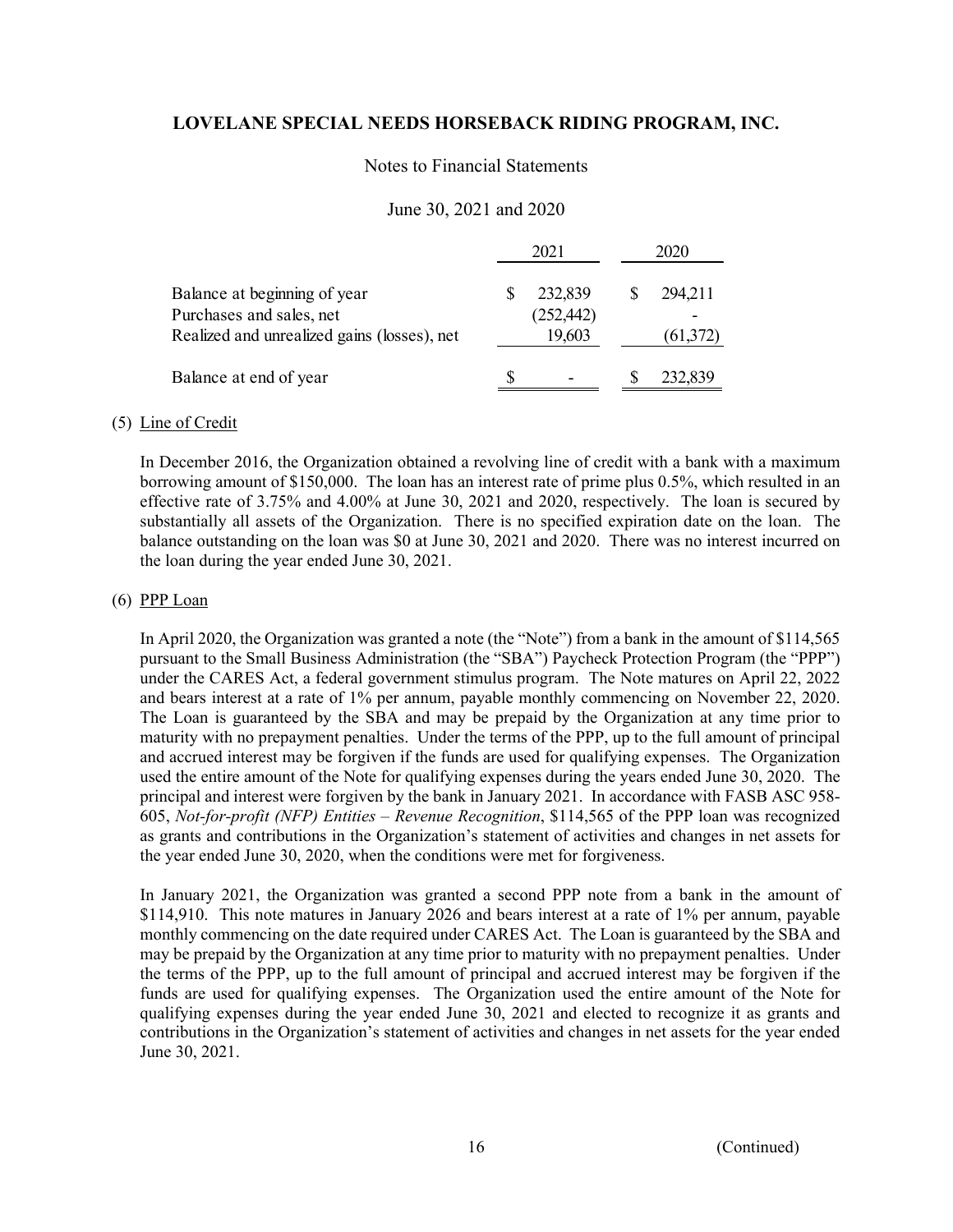## Notes to Financial Statements

## June 30, 2021 and 2020

### (7) Net Assets with Donor Restrictions

Net assets with donor restrictions consist of the following as of June 30:

|                                          | 2021        | 2020    |
|------------------------------------------|-------------|---------|
| Purpose restrictions:                    |             |         |
| Tuition assistance                       | \$<br>1,804 | \$      |
| Other purpose restrictions               |             | 8,761   |
| Horse purchases                          |             | 13,300  |
|                                          | 1,804       | 22,061  |
| Endowments:                              |             |         |
| Stanley Sabin Sustainability Fund        | 387,260     | 387,260 |
|                                          | 387,260     | 387,260 |
| Total net assets with donor restrictions | 389,064     | 409,321 |

Net assets released from donor restrictions by incurring expenses satisfying the restricted purposes or the passage of time or other events specified by the donors were as follows for the years ended June 30:

|                            | 2021         |   | 2020    |
|----------------------------|--------------|---|---------|
| Time restrictions          | \$<br>63,030 | S | 60,000  |
| Other purpose restrictions | 8,761        |   | 6,799   |
| Tuition assistance         | 53,196       |   | 37,500  |
| Horse care and purchases   | 13,300       |   | 21,700  |
|                            | 138,287      |   | 125,999 |

#### (8) Endowment

 The Organization's endowment consists of one fund, The Stanley Sabin Sustainability Fund, which was established to provide the Organization with income to offset operating expenses. A small part of the fund includes funds that were accepted with permanent restrictions, which are classified as net assets with donor restrictions in the financial statements. The remainder of the fund is board-designated and categorized as net assets without donor restrictions in the financial statements.

### *Interpretation of Relevant Law*

The State of Massachusetts enacted the Uniform Prudent Management of Institutional Funds Act (UPMIFA) effective June 30, 2009, the provisions of which apply to endowment funds existing on or established after that date. The Board of Directors of the Organization has interpreted UPMIFA as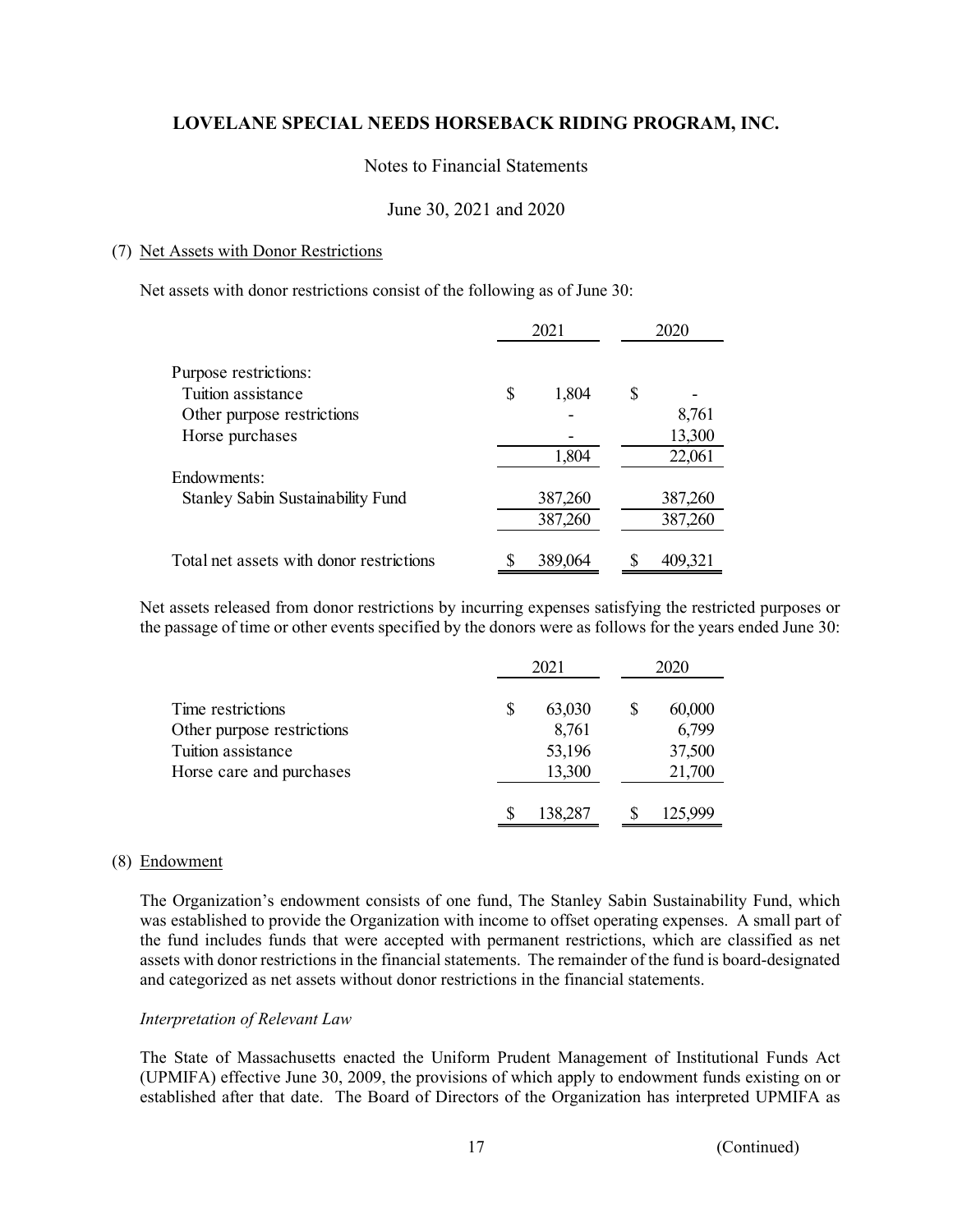### Notes to Financial Statements

#### June 30, 2021 and 2020

requiring the preservation of the fair value of the original gift as of the gift date of the donor-restricted endowment funds absent explicit donor stipulations to the contrary. As a result of this interpretation, the Organization classifies as net assets with permanent donor restrictions (a) the original value of gifts donated to the endowment that were accepted as permanently restricted, (b) the original value of subsequent gifts to the fund that were accepted as permanently restricted and (c) any accumulations described in clauses (a) and (b) made in accordance with the direction of the applicable donor gift instrument at the time the accumulation is added to the fund. The remaining portion of the restricted funds that is not classified in net assets with permanent donor restrictions is classified as net assets with temporary donor restrictions until those amounts are appropriated for expenditure by the Organization in a manner consistent with the standard of prudence prescribed by UPMIFA. In accordance with UPMIFA, the Organization considers the following factors in making a determination to appropriate or accumulate restricted funds: (1) the duration and preservation of the fund, (2) the purposes of the restricted fund, (3) general economic conditions, (4) the possible effect of inflation and deflation, (5) the expected total return from income and the appreciation of investments, (6) other resources of the Organization, and (7) the Organization's investment policies.

| June 30, 2021                                                                                                                                           | Without Donor<br>Restrictions |           | With Donor<br>Restrictions        |         | Total |           |
|---------------------------------------------------------------------------------------------------------------------------------------------------------|-------------------------------|-----------|-----------------------------------|---------|-------|-----------|
| Board-designated endowment funds<br>Donor-restricted endowment funds:<br>Original donor-restricted gift amount<br>and amounts required to be maintained | $\mathbb{S}$                  | 6,648,115 | \$                                |         | \$    | 6,648,115 |
| in perpetuity by donor                                                                                                                                  |                               |           |                                   | 387,260 |       | 387,260   |
| Total endowment net assets                                                                                                                              |                               | 6,648,115 | \$                                | 387,260 | \$    | 7,035,375 |
| June 30, 2020                                                                                                                                           | Without Donor<br>Restrictions |           | With Donor<br><b>Restrictions</b> |         | Total |           |
| Board-designated endowment funds<br>Donor-restricted endowment funds:<br>Original donor-restricted gift amount<br>and amounts required to be maintained | \$                            | 5,149,935 | \$                                |         | \$    | 5,149,935 |
| in perpetuity by donor                                                                                                                                  |                               |           |                                   | 387,260 |       | 387,260   |
| Total endowment net assets                                                                                                                              | S                             | 5,149,935 | \$                                | 387,260 | \$    | 5,537,195 |

The following represents the net asset classes of the Stanley Sabin Sustainability Fund as of and for the years ended June 30, 2021 and 2020: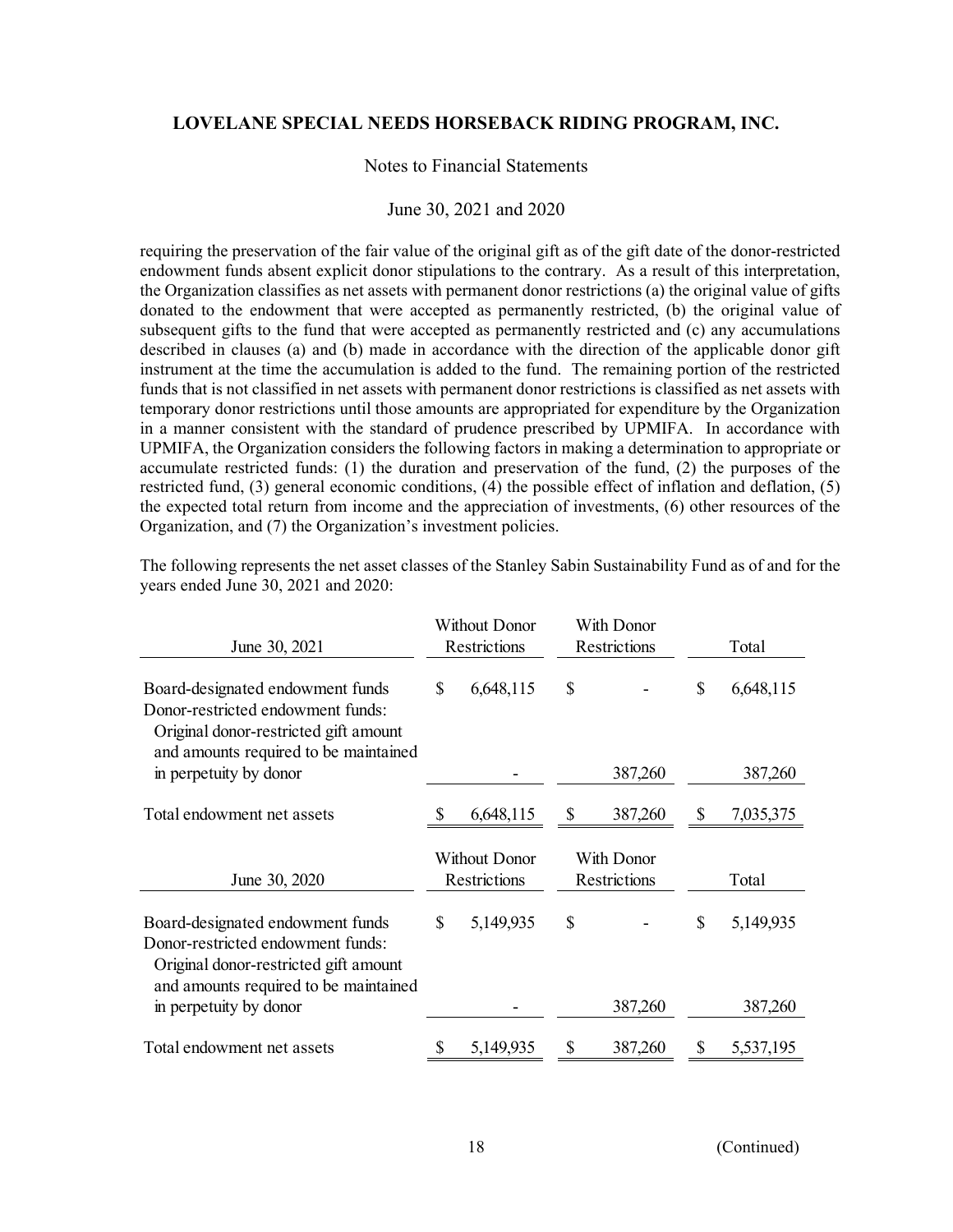## Notes to Financial Statements

## June 30, 2021 and 2020

The following represents the changes in the Stanley Sabin Sustainability Fund as of and for the years ended June 30, 2021 and 2020:

|                                                           | Without Donor<br>Restrictions | With Donor<br>Restrictions | Total           |  |
|-----------------------------------------------------------|-------------------------------|----------------------------|-----------------|--|
| June 30, 2019                                             | 5,174,699                     | 387,260                    | \$<br>5,561,959 |  |
| Additions to board designated funds                       | 6,975                         |                            | 6,975           |  |
| Investment return:                                        |                               |                            |                 |  |
| Interest and dividends                                    | 108,334                       |                            | 108,334         |  |
| Net realized and unrealized gains                         | (140,073)                     |                            | (140,073)       |  |
| June 30, 2020                                             | 5,149,935                     | 387,260                    | 5,537,195       |  |
| Additions to board designated funds<br>Investment return: | 11,290                        |                            | 11,290          |  |
| Interest and dividends                                    | 63,178                        |                            | 63,178          |  |
| Net realized and unrealized losses                        | 1,423,712                     |                            | 1,423,712       |  |
| June 30, 2021                                             | 6,648,115<br>\$               | \$<br>387,260              | \$<br>7,035,375 |  |

### *Return Objectives and Risk Parameters*

The Organization has adopted investment and spending policies for The Stanley Sabin Sustainability Fund assets that attempt to provide a predictable stream of funding to programs supported by the fund while seeking to maintain the purchasing power of those assets over the long-term. Under this policy, as approved by the Board of Directors, the fund's assets are invested in a manner that is intended to achieve a return objective through diversification of asset classes. The Organization expects its funds, over time, to provide an average rate of return of 6% before adjusting for inflation. Actual returns in any given year may vary from this amount.

### *Strategies Employed for Achieving Objectives*

To satisfy its long-term rate-of-return objectives, the Organization relies on a total return strategy in which investment returns are achieved through both capital appreciation (realized and unrealized) and current yield (interest and dividends). The Organization targets a diversified asset allocation of 58% equities, 25% fixed income, 12% alternative strategies, and 5% real estate to achieve its long-term return objectives within prudent risk constraints.

### *Spending Policy and How the Investment Objectives Relate to Spending Policy*

The Organization's plan is to draw up to 4.5% per year for operating purposes if necessary.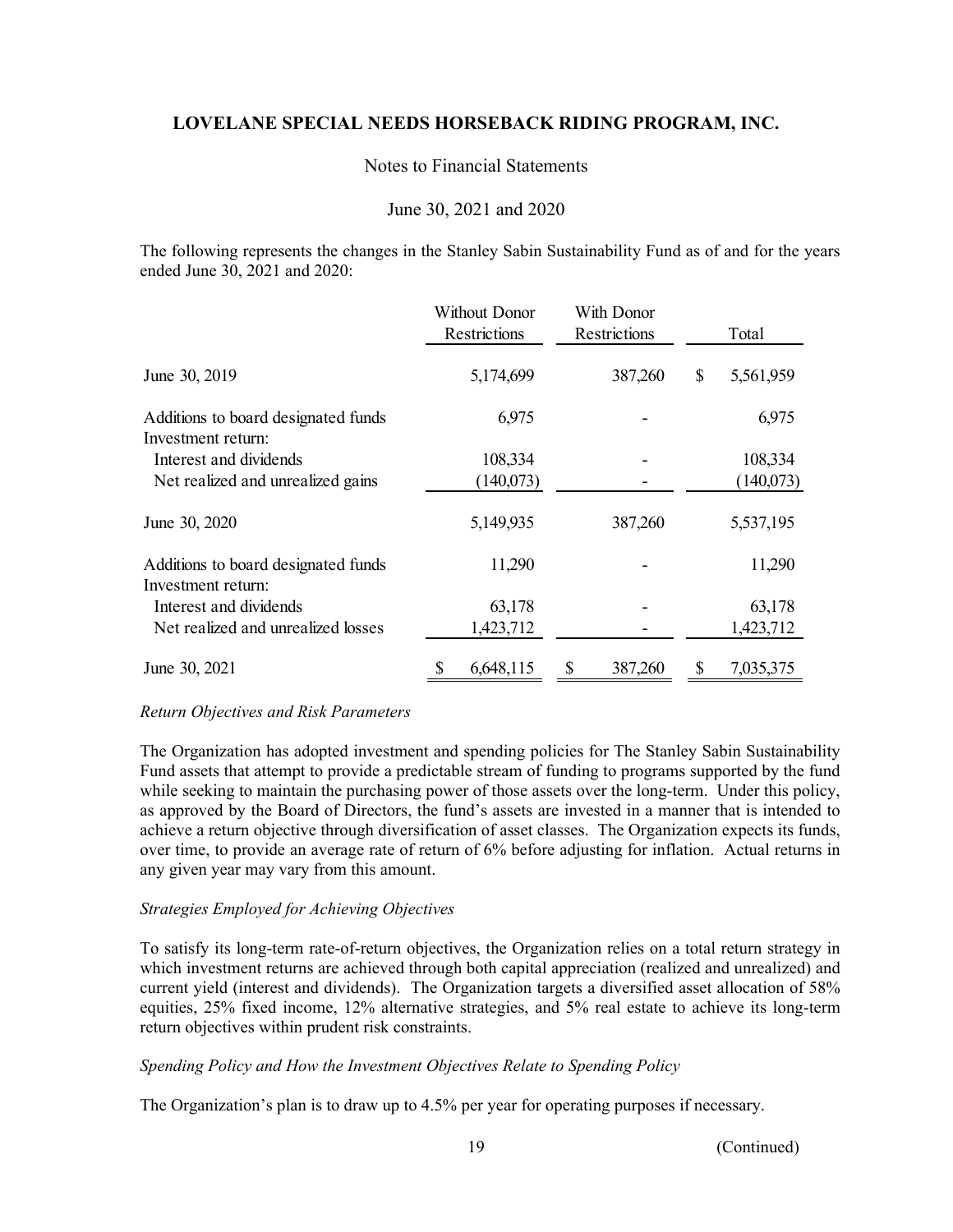## Notes to Financial Statements

## June 30, 2021 and 2020

### (9) Susan McDaniel Tuition Assistance Fund

The Susan McDaniel Tuition Assistance Fund was established as a separate money market or investment account with the available funds maintained at a level to provide for the maximum allowable tuition assistance awards to selected Lovelane students who demonstrate a financial need for tuition assistance. Susan McDaniel tuition assistance may be awarded to one or more students each semester and during the summer sessions as deemed appropriate by the staff responsible for making tuition assistance decisions. The amount available for scholarships is up to \$15,000 per year, based on a review of the past year's investment performance by the Finance Committee. Additional funds are added to the Susan McDaniel Tuition Assistance Fund from gifts made 'in honor of' or 'in memory of' Susan McDaniel. Annual tuition assistance will continue to be awarded until the balance of the fund is expended or until such time as it is determined by the Finance Committee that the balance of the funds are to be expended and the Fund terminated. Restricted contributions are classified as net assets with donor restrictions until they are used to make tuition assistance awards. During the years ended June 30, 2021 and 2020, the Board of Directors designated \$180,539 and \$51,333 to this fund, respectively. These board designated net assets are classified as net assets without donor restrictions on the statement of financial position.

### (10) Related Party Transactions

The Organization has tenancy at will lease agreements with employees of the Organization who live in the residence located at 40A Baker Bridge Road, Lincoln, Massachusetts. During the years ended June 30, 2021 and 2020, the Organization collected \$9,000 in rental income and utility reimbursement under these agreements.

 The Organization has an accrued liability of \$225,000 related to an employment agreement with its Founding Director, which was entered into in In July 2019 and is payable in three equal annual installments of \$75,000 beginning in January 2020. The accrued liability was \$75,000 and \$150,000 at June 30, 2021 and 2020, respectively.

### (11) Leases

In June 2017, the Organization entered into a sublease agreement with an unrelated party for a portion of its facilities that commenced on July 1, 2018. Under the terms of the lease, monthly payments of \$3,600 were required through the expiration date of the lease in June 2019. The lease was extended at various points since June 2017 and now expires in June 2022 at the same monthly payment rate. Rental income recognized as a result of the lease totaled \$43,200 during the years ended June 30, 2021 and 2020.

The future minimum rental income under the sublease agreement is as follows for the years ending: